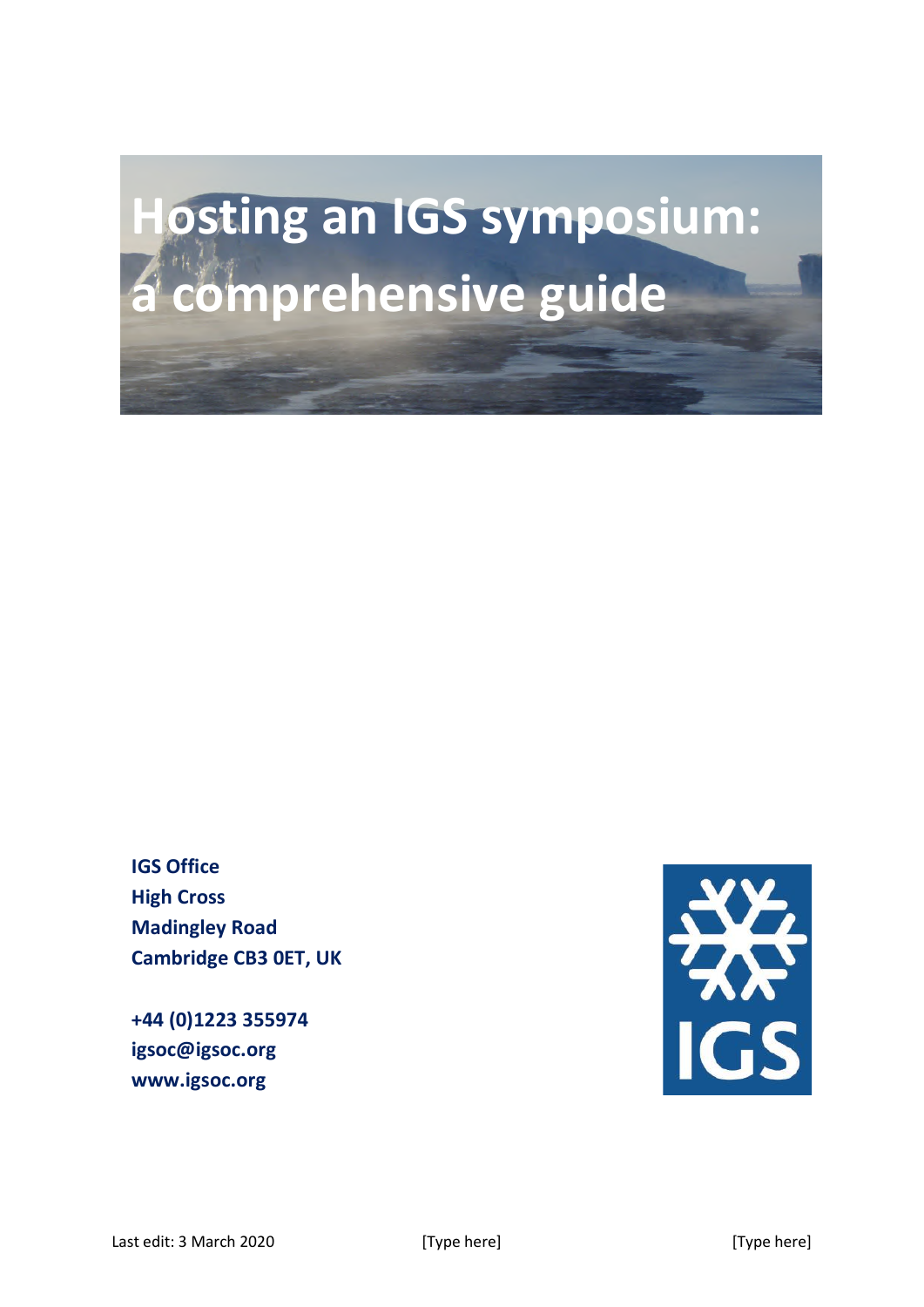## **Hosting an IGS symposium**

| Composition of the Scientific Steering Committee (SSC) and the Local Organizing Committee |  |
|-------------------------------------------------------------------------------------------|--|
|                                                                                           |  |
|                                                                                           |  |
|                                                                                           |  |
|                                                                                           |  |
|                                                                                           |  |
|                                                                                           |  |
|                                                                                           |  |
|                                                                                           |  |
|                                                                                           |  |
|                                                                                           |  |
|                                                                                           |  |
|                                                                                           |  |
|                                                                                           |  |
|                                                                                           |  |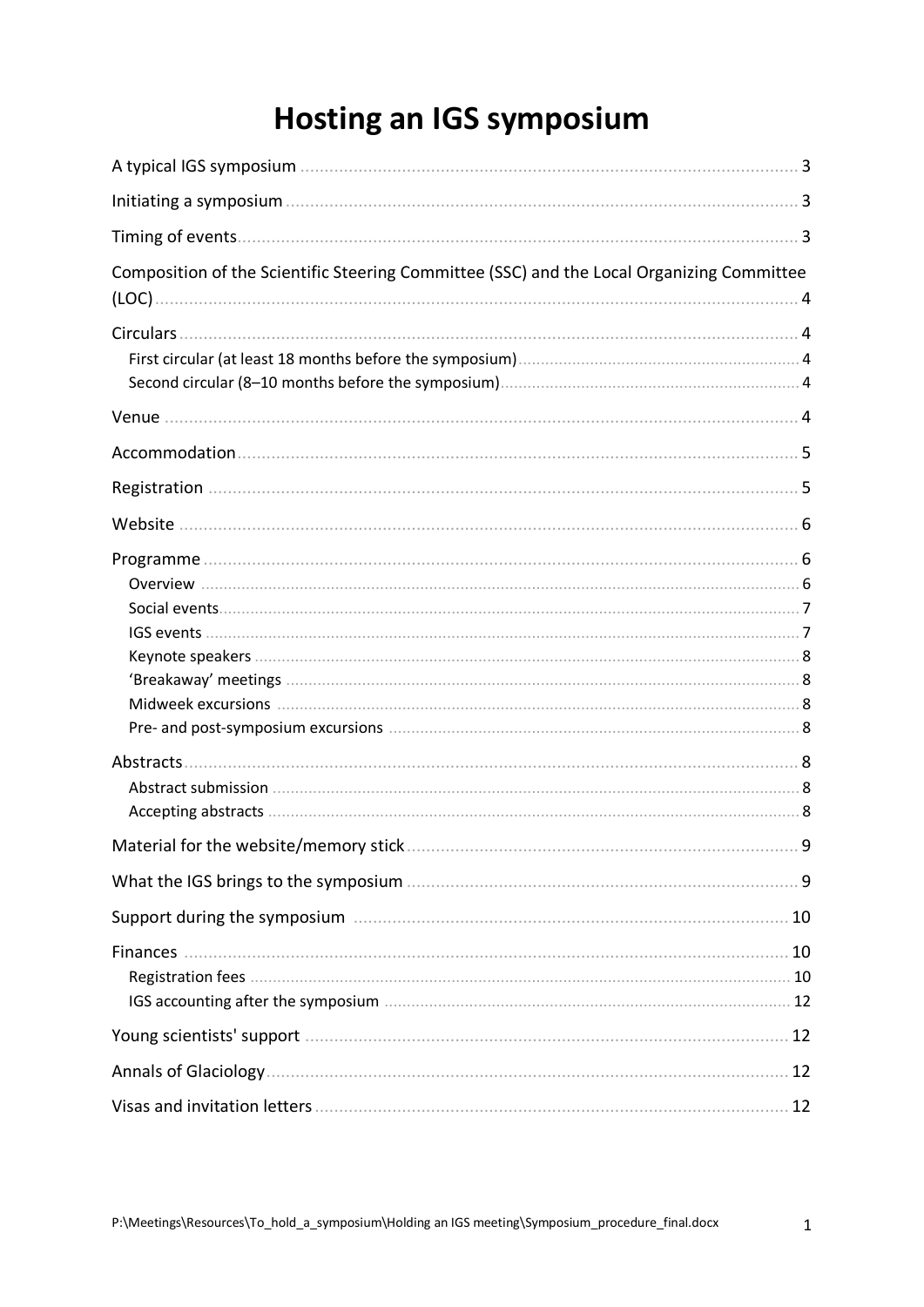| APPENDICES                                                                    | 14             |
|-------------------------------------------------------------------------------|----------------|
| APPENDIX A: Chronological sequence of actions to be taken by the host.        | 14             |
| APPENDIX B: Summary of responsibilities of LOC, IGS and the Chair of the SSC. | 15             |
|                                                                               | 17             |
|                                                                               | 19             |
|                                                                               | 20<br>20<br>21 |
|                                                                               |                |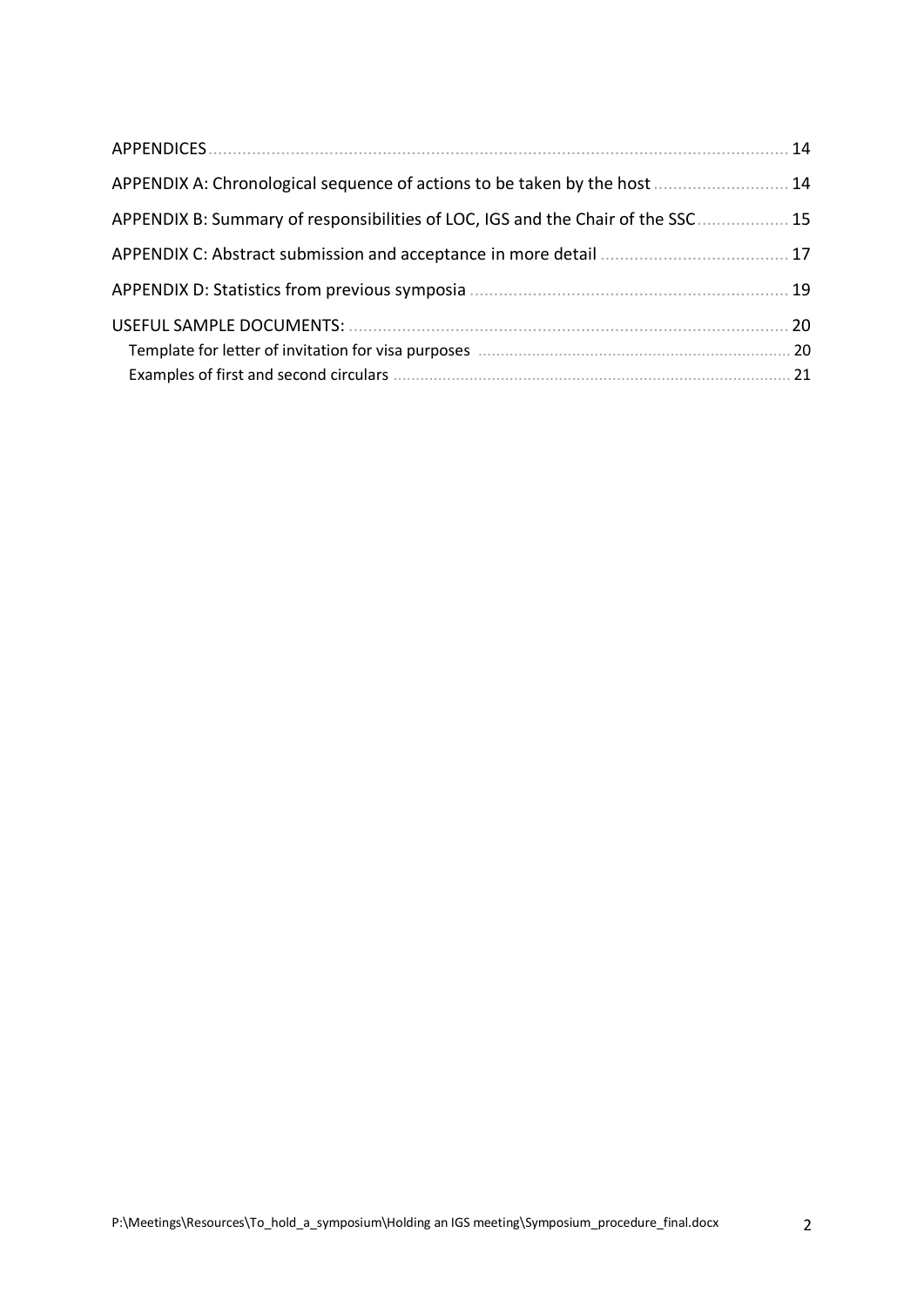## **A typical IGS symposium**

A typical IGS symposium occupies a week, commencing with Registration and an icebreaker event on the Sunday afternoon/evening followed by five days of scientific presentations, but leaving time for a half-day excursion or activity on the Wednesday afternoon and a symposium banquet on the Thursday evening. Symposia tend to finish late Friday afternoon.

## **Initiating a symposium**

Symposia are usually initiated 3–4 years in advance. The normal procedure is that someone approaches the IGS and inquires about holding a meeting. The IGS looks at the subject and tries to make certain that there is not a conflict with other proposed symposia and that the subject proposed has not recently been covered. The IGS then asks for a more detailed proposal. That proposal should include suggestions as to the:

- 1) **Theme** of the symposium
- 2) Chair and members of a **Local Organizing Committee**
- 3) Chair of the Scientific Steering Committee (this person will most likely be the **Chief Editor** of a corresponding thematic volume of the *Annals of Glaciology*)
- 4) Proposed funding and local support
- 5) Likely number of attendees.

The proposal will then be discussed by the IGS Council and a decision taken.

It is also possible that the IGS will contact a specific group and inquire whether it would be interested in hosting a symposium on a theme that the IGS feels has not been addressed recently.

### **Timing of events (see Appendix A for more detail)**

**Table 1.** Rough guide to the timing of the various stages of the organization of an IGS symposium

| <b>Action item</b>                          | <b>Number of days</b>                       |  |  |  |
|---------------------------------------------|---------------------------------------------|--|--|--|
|                                             | before $(-)$ and after $(+)$ the conference |  |  |  |
| First circular                              | $-550$                                      |  |  |  |
| Call for papers                             | $-350$                                      |  |  |  |
| Second circular                             | $-200$                                      |  |  |  |
| Opening of online abstract submission       | $-160$                                      |  |  |  |
| Abstracts due                               | $-120$                                      |  |  |  |
| Notification of acceptance                  | $-105$                                      |  |  |  |
| Opening of 'early bird' online registration | $-105$                                      |  |  |  |
| Regular registration                        | $-75$                                       |  |  |  |
| Deadline for full refund                    | $-44$                                       |  |  |  |
| Late registration                           | $-28$                                       |  |  |  |
| Deadline for refund on a sliding scale      | $-28$                                       |  |  |  |
| Symposium starts                            | 0                                           |  |  |  |
| Papers due                                  | $+130$                                      |  |  |  |
| Final revised papers                        | +270                                        |  |  |  |

It is important to design a **logo** for the symposium, reflecting its theme, as early as possible. This logo needs to be appropriate for use on all material relating to the symposium (including small items such as the flashdrive/USB stick that delegates receive at registration) and so needs to be simple, effective and to look good in both greyscale and colour. The IGS can help with graphic design.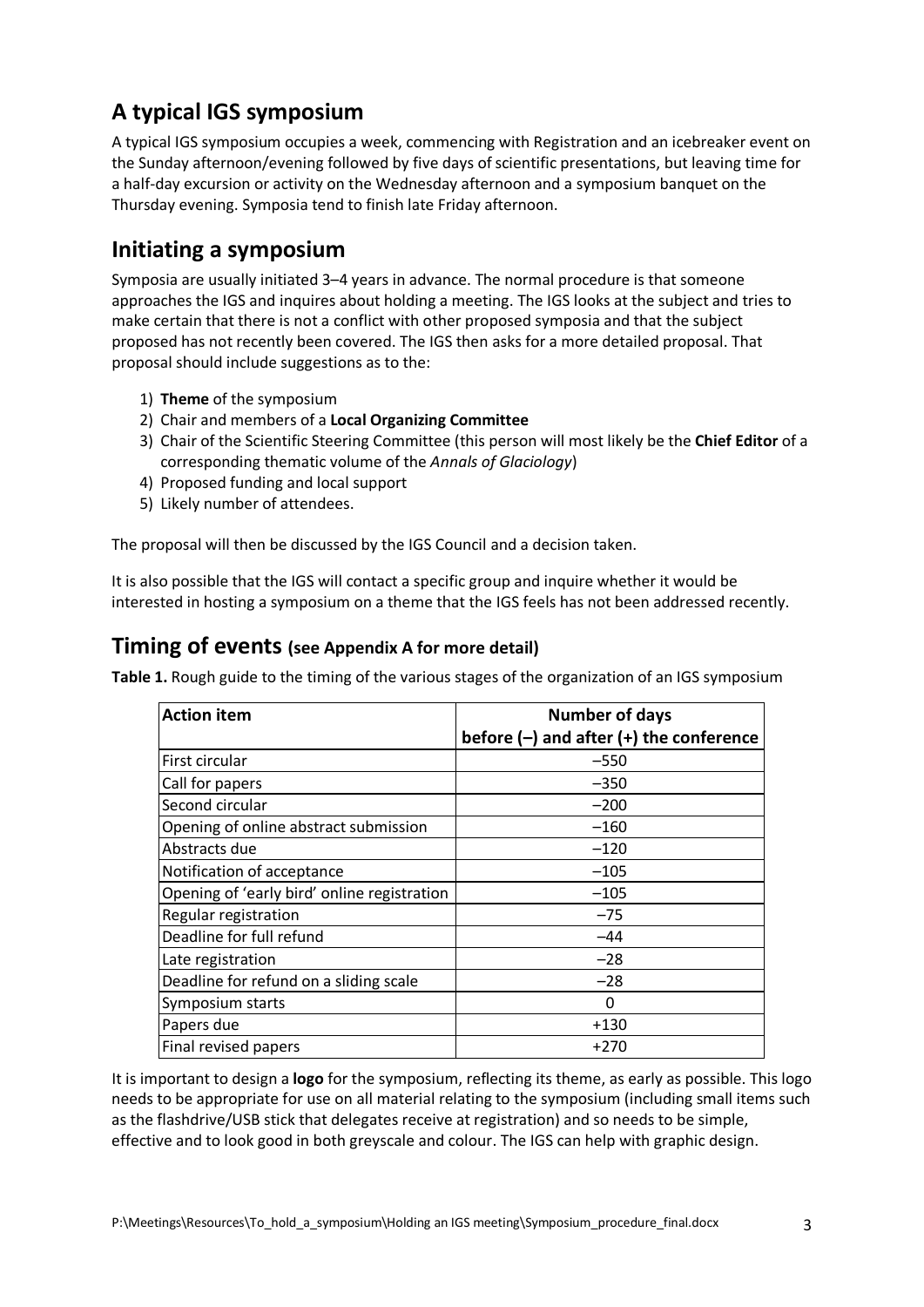## **Composition of the Scientific Steering Committee (SSC) and the Local Organizing Committee (LOC)**

The IGS Council needs to approve the individuals nominated by the proposers of the symposium to serve as the chairs of these two committees (a summary of the responsibilities of these committees and their chairs form Appendix B). The Chair of the SSC (in most cases also the Chief Editor (CE) of the corresponding *Annals*) needs not only to be an excellent scientific editor but also a rigorous and thorough individual who is capable of driving the various tasks to completion. The Chair of the LOC needs to be an efficient and committed organizer with a good grasp of logistics.

Once approved by the IGS Council, the chairs will approach people to serve on the committees alongside them.

The SSC has the responsibility of finalizing the topics for the symposium and for the scientific editing of the corresponding thematic issue of *Annals of Glaciology*. The chair of the SSC and the other members, the Scientific Editors (SEs), oversee the reviewing of papers submitted to the corresponding *Annals* (SEs should typically expect to oversee the reviewing of 6–8 papers).

The LOC is responsible for doing the 'legwork' for the symposium such as organizing the venue for the symposium and the related IT and AV systems, sorting out the refreshments, booking the venues for the banquet and icebreaker, recruiting volunteer 'helpers' to help with registration and distribution of microphones after talks, etc. It is important to ensure that the individuals on the LOC have the necessary time and inclination to fulfil this essential role.

Members of both committees will pay a special reduced registration fee.

## **Circulars**

#### **First circular (at least 18 months before the symposium)**

For this we need the dates for the symposium, its title and theme, who is hosting it, the venue location (if decided), names of confirmed sponsors, the topics for the presentations (ideally between 6 and 15), the dates for submission of abstracts and papers for the related *Annals*, the name of the *Annals* CE, the members of the SSC and LOC, advance information about the Wednesday excursion, the banquet and any pre- or post-symposium trips, information about travel grants for students, some general information about facilities and places to visit at the location and the finalized logo for the front cover. A couple of photographs of the venue or the general area that we could put on the back of the circular would also be welcome.

#### **Second circular (8–10 months before the symposium)**

For this we use the same information as for the first circular. We also need notification of any additional sponsors that have been secured, with good-quality logos for all sponsors. Logos need to be about 4 cm wide at 300 dpi (or larger) and not embedded in a Word document (TIFs, PNGs or JPGs are the preferred formats). We also need more specific information about the icebreaker event (usually held in conjunction with registration on the Sunday evening before the symposium begins), the Wednesday half-day excursion/entertainment and the location of the Thursday banquet. The idea is to make the symposium irresistible to the so far undecided!

## **Venue**

**Cost** is a primary concern when selecting a venue for the symposium. Although the registration fee is a relatively small part of the overall cost of attending a symposium compared to travel and hotel costs, in our experience delegates often view the registration fee as the deciding factor on whether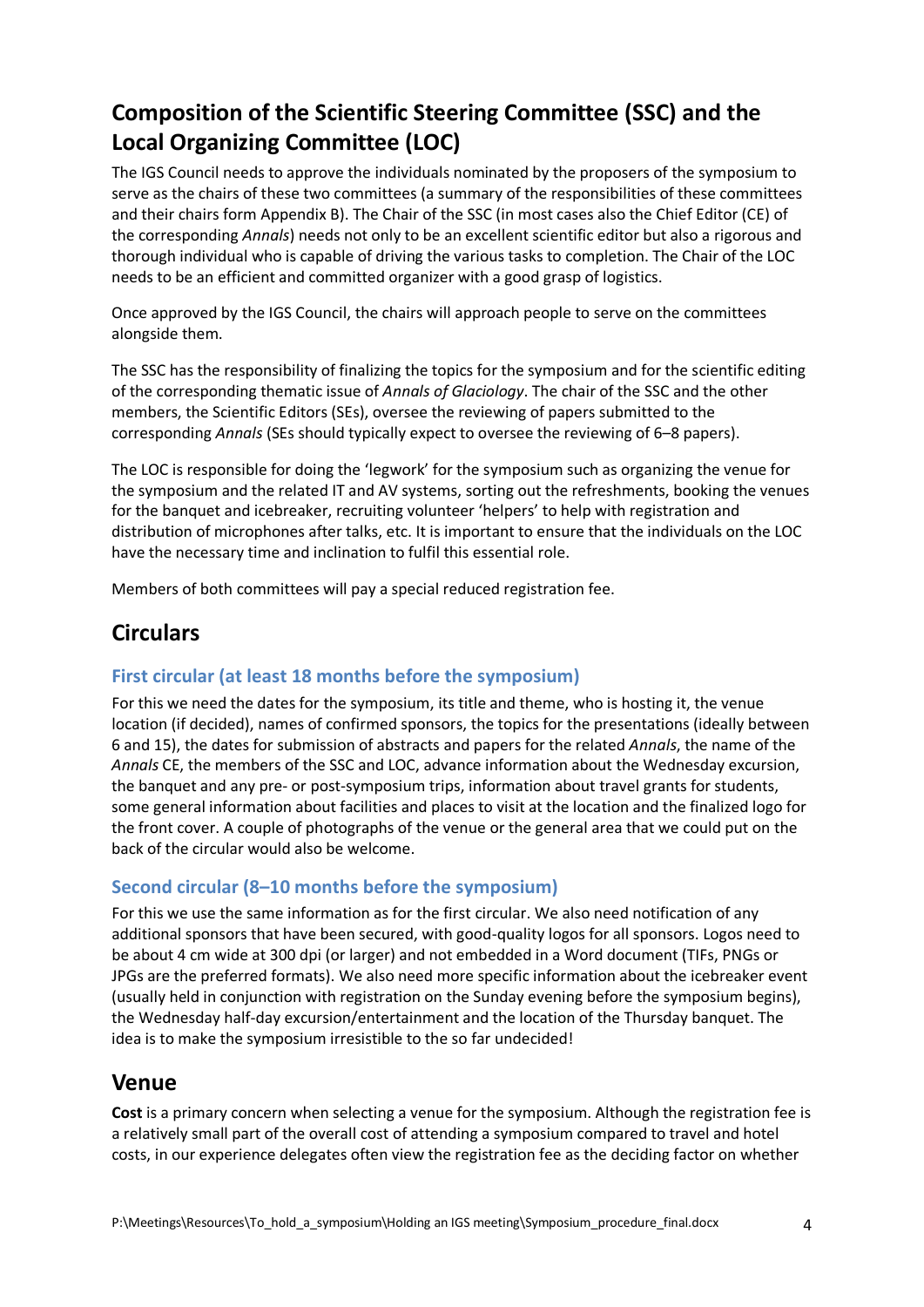or not to attend. If the symposium is held in collaboration with a university, it is usually most economical to find a venue that is part of the campus.

The chosen venue must have at least one **good lecture theatre** and, if we anticipate a large number of delegates and the need to resort to parallel sessions, we will need a second (or even third) theatre. However, one of these theatres must be able to accommodate all delegates for plenary sessions and opening and closing ceremonies.

In addition, we need **ample space for the poster sessions**. Ideally the space should be close to where the refreshments are served during breaks so people can wander around and look at posters while having a cup of coffee or tea. Again, ideally, the area should be large enough to accommodate all the posters and for the full duration of the symposium. If two poster sessions are necessary, arrangements need to be made for the posters from the first session to be removed and posters for the second session to be put up in good time.

The venue needs to have all the latest **IT and AV facilities** (especially good **wifi**) and ideally to have a competent IT person on hand to address any problems that arise. We need to be able to cope with PowerPoint, Mac Keynote, PDF and the various video formats embedded in these formats.

Ideally we need a good quality lapel **microphone** and a separate screen in front of speakers as well as behind them so that they can face the audience. Fixed microphones are less flexible because we depend then on the speaker staying close to them and not stepping away, for example to use a pointer. **Cordless microphones** and 'helpers' to run around with them are also needed for question and answer sessions.

#### **Accommodation**

Typically, links are provided to relevant hotels and delegates book their own accommodation. Closeness and transport links and/or provision to and from the venue are important considerations. It is important to bear in mind student budgets and include some links to lower cost accommodation.

The LOC normally tries to negotiate with local hotels a **special rate for delegates**. The hotels may allocate a code that delegates can be instructed to use in order to get the preferred rate.

We need to make **'block' bookings** with the hotels to ensure there will be enough rooms available. Usually we need to provide a date by which a decision must be made whether to release the booking because hotels will charge a penalty after a specified date. Delegates will need to be reminded about looming deadlines for 'guaranteed availability' in good time.

## **Registration**

In advance of the registration website being set up, individuals will be able to register their interest in attending the symposium at the IGS symposia webpage

[\(http://www.igsoc.org/symposia/preregistration/\)](http://www.igsoc.org/symposia/preregistration/). Anyone who has indicated their interest will receive email notification once registration is open.

Once the **registration pages** are up and running on the IGS website, individuals can register for the meeting online. Here (if they are not already members) they will have the opportunity to join the IGS and benefit from the lower registration fees available. Delegates will also be able to sign up for the excursions, banquet and other events, and indicate their dietary requirements, etc.

During the registration period, the IGS can produce reports showing the numbers of delegates registered, the type of registration (e.g. LOC member, IGS member, non-member, etc.) and the number of those who have signed up for the various events.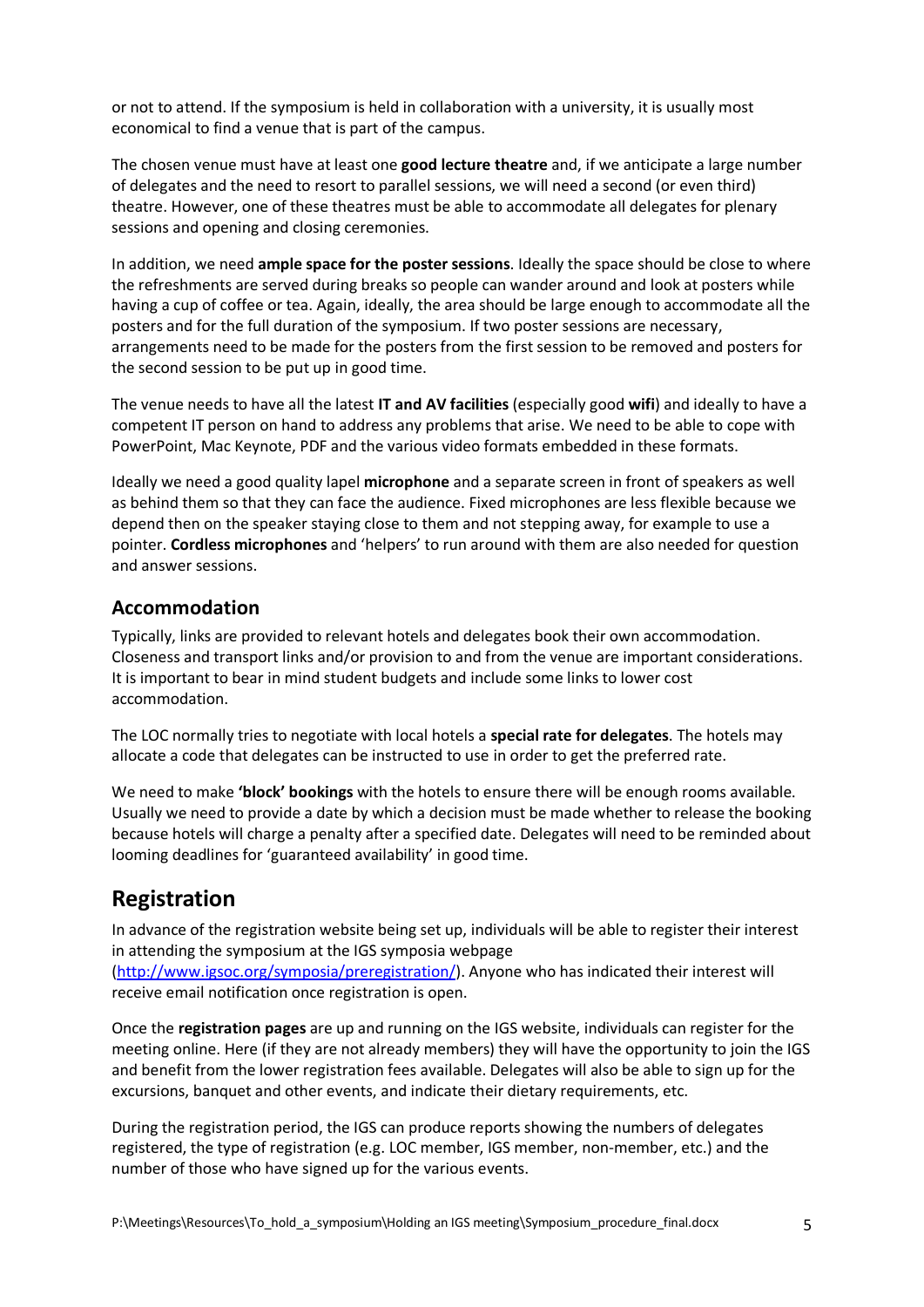## **Website**

The IGS will set up a web page with links to the various items such as circulars, registration of interest, abstract submission, registration and the local website. For this we need the logo provided by the LOC.

The IGS website is hosted by the University of Cambridge and for security reasons it is not possible to give out permissions to several people to be able to edit the page. Therefore, it is important that the LOC sets up a **'local' webpage** where it will be easy for LOC members to add and edit local and logistical information such as:

- Symposium topics
- Committees
- Timeline
- Programme (linked to IGS site)
- Session info (e.g. duration of talks, size of the poster boards)
- Abstracts (linked to IGS site)
- Registration (linked to IGS site)
- Related publication of an *Annals of Glaciology* issue
- Travel and accommodation
- Venue (including location maps)
- Contacts
- Breakaway meeting
- Travel support
- Acknowledgements
- Travel funding

Many of these items are directly linked to the IGS page and other information will be taken directly from the circulars.

The IGS can provide a template for an LOC website.

Examples of local sites for previous meetings can be found here:

| Fairbanks, US, June 2012         | http://glaciers.gi.alaska.edu/events/igs2012 |
|----------------------------------|----------------------------------------------|
| Beijing, China, July/August 2013 | http://iscgis.csp.escience.cn/dct/page/1     |
| Hobart, Australia, March 2014    | http://seaice.acecrc.org.au/igs2014/         |
| Chamonix, France, May 2014       | http://www-lgge.obs.ujf-grenoble.fr/igs2014/ |

## **Programme**

#### **Overview**

- The SSC (in collaboration with the LOC) will compile a programme where the exact scheduling will depend on the number of accepted abstracts. **Oral presentations** are typically 15–20 minutes long depending on the number of participants. **Poster sessions** may be scheduled for 1–2 half-day sessions.
- The host may decide to have 20–30 minute **invited keynote presentations** (e.g. one per day).
- **Parallel sessions** should be avoided unless the meeting has >250–300 participants.
- When we have enough talks for more than one session it is important **to 'spread' the sessions over the week**. E.g. if we have two sessions on 'Ice sheet dynamics' we should have one session near the beginning of the week and one towards the end. That will encourage the 'Ice sheet dynamics' presenters to stay through the week and not to leave on say the Thursday.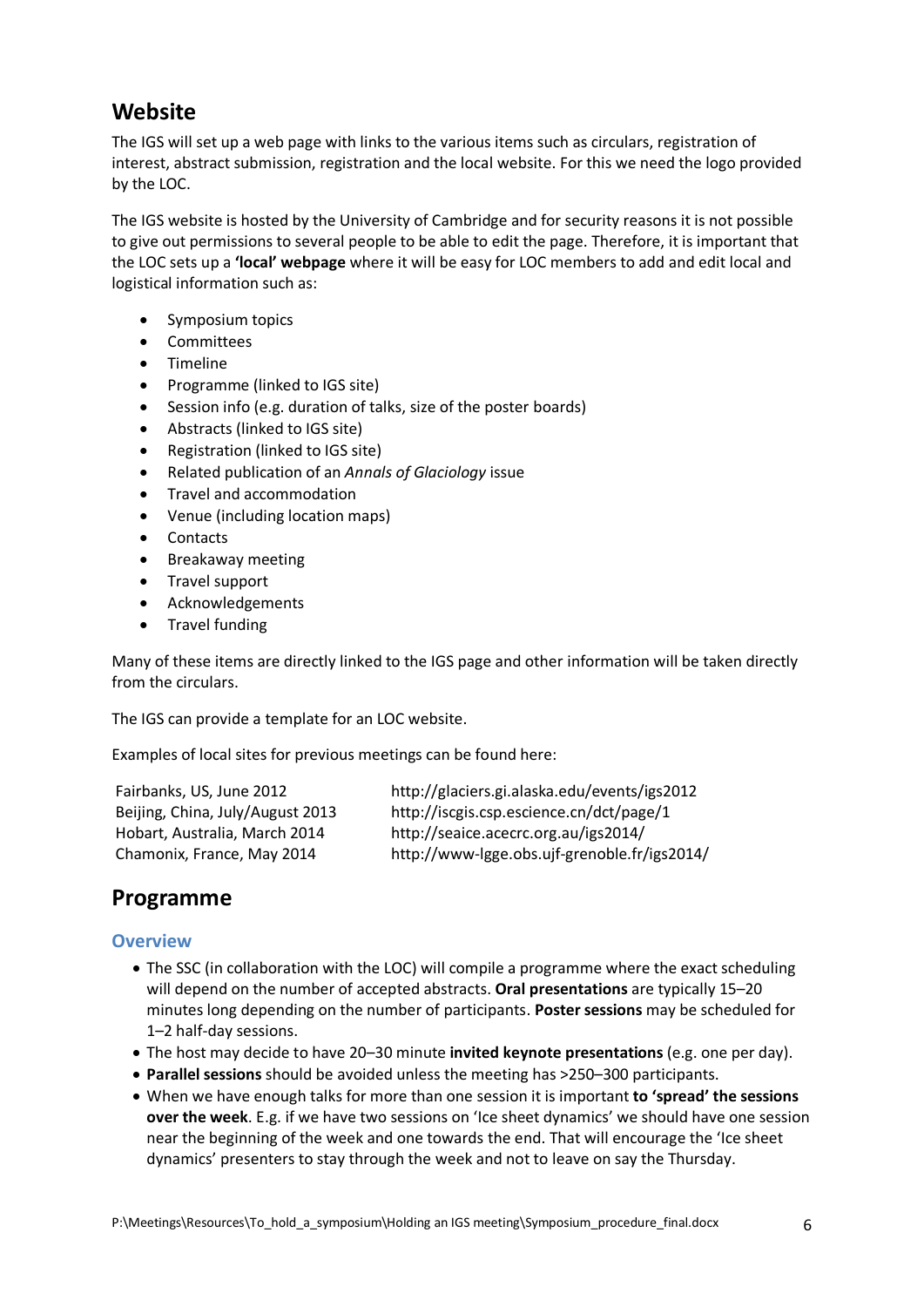- We also need to have **'interesting' talks by senior people** on the last couple of sessions. That will also encourage delegates to stay through the week.
- We normally give out 'Student awards' i.e. 'Best student oral presentation' and a 'Best student poster presentation'. We like to give out the awards at the banquet which is usually on the second last day of the symposium, typically on the Thursday. For this to happen **all the student orals must be finished** earlier on that day.
- **Daytime start and finish times** and the time allocated for lunch will vary depending on local custom.
- At one of the two annual IGS symposia, a 45-minute slot should be reserved for the **IGS Annual General Meeting (AGM)**. Additional time may be set aside for **award ceremonies** (e.g. Seligman crystal) and Editorial Board and Council meetings where appropriate.
- Wednesday afternoon should be reserved for an **excursion** to provide midweek relief for the participants.
- The SSC should solicit individuals to take on the role of '**session chairs**'. These individuals should have a good knowledge of the session topic and have a firm and confident manner (i.e. not be intimidated by senior delegates) to ensure good time-keeping for the session. The SSC should make an effort to appoint young scientists/researchers as session chairs.

The LOC should prepare a simplified programme, typically on one sheet of A4 trifold for delegates' easy reference. The IGS currently has an app in development with which it his hoped delegates will be able to upload the programme to their smartphones/tablets.

Once the symposium is running, it is helpful to have an up-to-date printout of the daily programme on a sheet of A3 (or a large TV screen) to display outside the lecture hall. Examples of programmes from previous meetings can be found here:

<https://www.igsoc.org/symposia/2017/boulder/proceedings/fullprogramme.html> <https://www.igsoc.org/symposia/2017/newzealand/proceedings/fullprogramme.html> <https://www.igsoc.org/symposia/2016/lajolla/proceedings/fullprogramme.html> <https://www.igsoc.org/symposia/2015/cambridge/proceedings/fullprogramme.html> <https://www.igsoc.org/symposia/2015/iceland/proceedings/fullprogramme.html> <https://www.igsoc.org/symposia/2015/cambridge/proceedings/fullprogramme.html>

#### **Social events**

The symposium usually starts with an **icebreaker** – a social event at which registration can take place and which gives people an opportunity to meet fellow delegates and ask questions of the LOC and the helpers. Typically on the Thursday evening of the symposium week there is a **banquet** at a restaurant or a notable venue. This is often an opportunity to sample some local culture. Quite often the LOC will organize another 'event' during the week (e.g. a BBQ at the end of the midweek excursion), but it is worth bearing in mind that delegates might want some free time as well.

#### **IGS events**

At one symposium during the year we will have to hold the **IGS AGM**. Typically, this is scheduled around lunchtime on the Thursday and lasts around 45 minutes.

An **IGS Council meeting** may well also have to be scheduled (e.g. on Sunday early afternoon or Monday evening, once all the sessions are finished). This meeting is for Council members only so no special arrangements need to be made beyond securing a room that seats 10–15 people and access to refreshments (and food if it scheduled during a lunch break).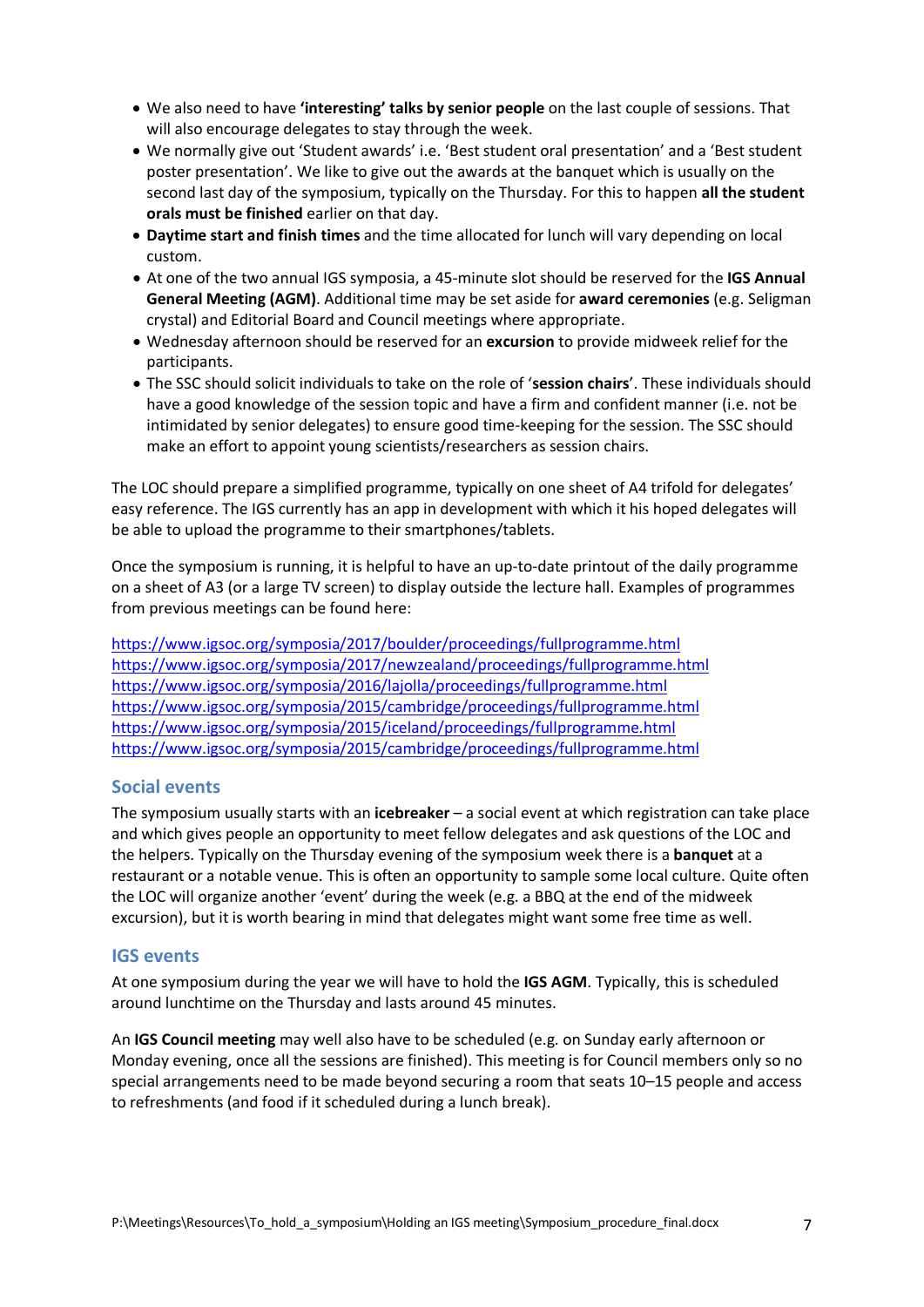#### **Keynote speakers**

The SSC will generate a list of keynote speakers. These will be individuals who will attract delegates and they are usually assigned a slot that is approximately twice the duration of the standard oral presentations. Keynote speakers should be able to register at the same rate as members of the SSC and LOC.

#### **'Breakaway' meetings**

Delegates will often request facilities in which to meet with colleagues who they are collaborating with on special research projects. These can be provided on a 'free' evening or held prior to or after the symposium. Such meetings are to be encouraged as they may attract more delegates to the meeting (sometimes there are travel budgets associated with research projects that make it possible for delegates to attend the symposium). The IGS can include on its registration form a place where delegates can indicate whether they will be attending such breakaway meetings.

#### **Midweek excursions**

The IGS can take bookings for the midweek excursions, but information will need to be provided by the LOC on the various options and the number of places available.

#### **Pre- and post-symposium excursions**

The IGS can take bookings for pre- and post-symposium excursions, but information will need to be provided by the LOC on the various types of accommodation and the number of places available.

## **Abstracts**

#### **Abstract submission**

The IGS office will handle the abstract submission using its own proprietary system, which will allocate a unique number to each abstract. All the details are held on a series on Excel spreadsheets. We also create a preliminary abstract booklet as a PDF, listing all the abstracts and other relevant information. This booklet is used to review submitted abstracts and make a decision on whether to accept or reject them. A copy of all abstract submissions is sent to the chair of the SSC/CE of the proposed *Annals of Glaciology*, the members of the LOC and any other relevant individuals (see Appendix C for more details on abstract submission and acceptance).

#### **Accepting abstracts**

Typically for an IGS symposium with presentations Mon–Fri and half day on Wednesday, there will be **70–90 oral slots**. In order to fit everything in, it may be necessary to go for 15 minute (12 min talk +3 min questions) presentations rather than the traditional 20 minutes (15+5). You may wish to consider starting earlier and/or continuing later in the day, but it is important to keep in mind that people get very tired listening to talks for 10 hours. If a large number of oral requests have to be rejected and allocated to posters, bear in mind that putting up 150 posters and viewing them takes a lot of time as well and it may therefore be necessary to resort to parallel sessions.

It is not always easy to set up the programme. If it looks like being a drawn-out process, it may be necessary to send out the acceptance message first with a caveat along the lines of '*Because of the large number of abstracts submitted, the allocation of orals/posters will have to wait until the draft programme has been set up'* and then another message giving the final decision at a later date. Some individuals are touchy about the type of presentation they are allocated but that should not influence the decision. When making the allocation you should look first and foremost at the scientific content but other things that need to be taken into consideration are:

• The ability of the presenter to give an interesting and 'good' talk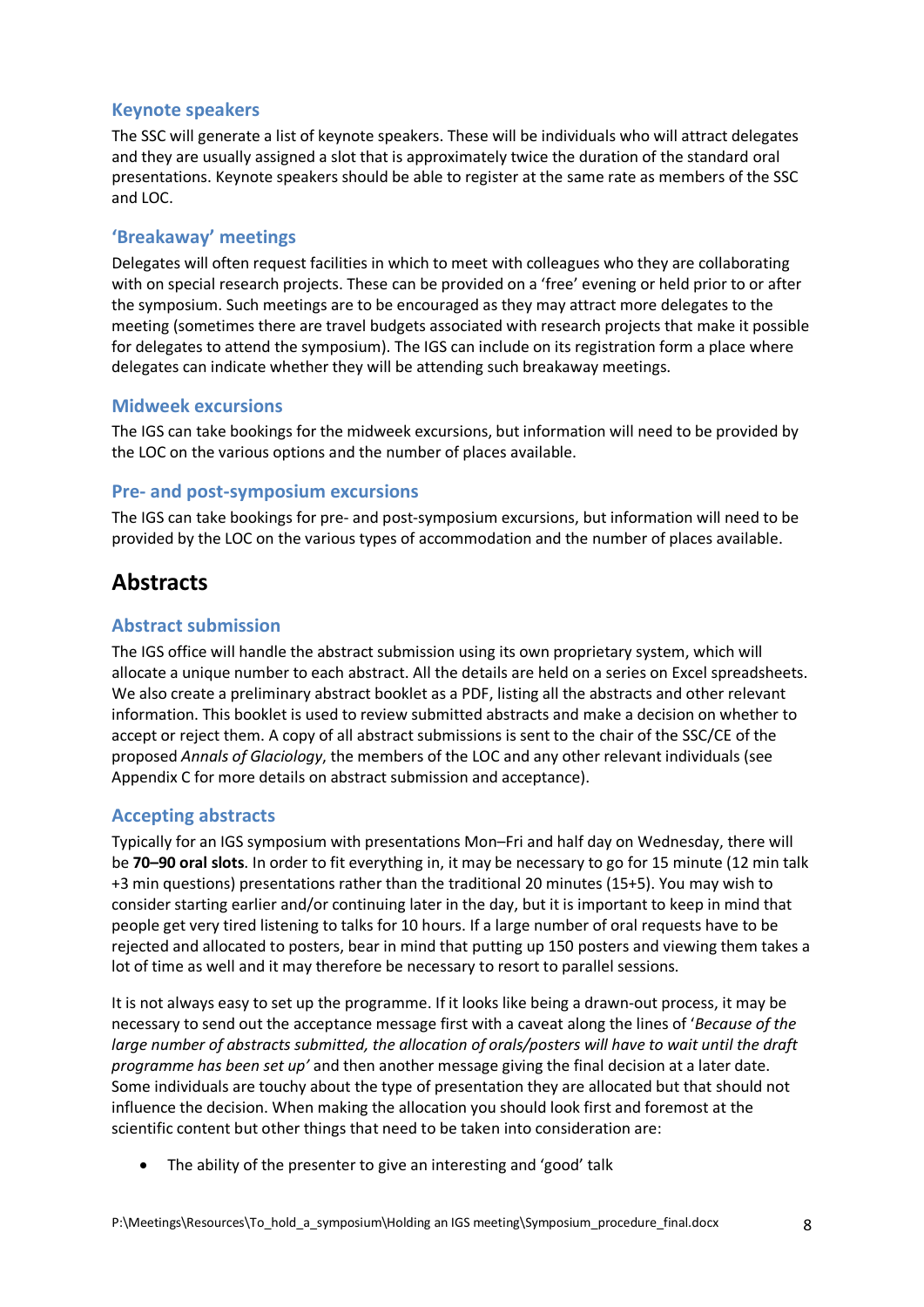- The spread of topics (all topics must have an oral session)
- We normally allow only one oral presentation per person. Sometimes another author who has been allocated an oral presentation cannot attend and thus asks a colleague to give the talk on his/her behalf. If the person being asked is already giving a talk, the 'non-attending' author's abstract should be allocated a poster slot.
- Geographic spread of presenters. It is not good at an international symposium if only authors from English-speaking countries are giving talks.
- It is also good practice to give young scientists an opportunity to speak.

Once the programme has been agreed, the SSC will inform the IGS office which abstracts have been accepted (as either an oral or a poster presentation) and which have been rejected (it is important to check very carefully that the information supplied is accurate). The IGS office will send out a mass mailing, notifying all relevant corresponding authors of the decision. The corresponding authors will be asked to inform all their co-authors.

## **Material for the website/memory stick**

About two months before the symposium the IGS office requires a **final draft programme**. This must include the abstract number for each presentation and poster and also the breaks for lunch and refreshments. We will place this information on our website and on memory sticks for distribution to delegates. It is best not to send us the programme earlier than this when major changes are still likely to be made (delegates will make their travel arrangements based on the programme so giving out information too early which turns out to be inaccurate can cause problems for them). Duplicate sites always have the potential to cause confusion so the LOC should provide a link to the programme on the IGS website rather than uploading their own.

The list of **posters** can usefully include a separate number corresponding to the space it has been allocated. This is purely for the convenience of the LOC; the IGS office will not use this number.

This is also the time to provide the IGS with '**Useful information'** about the symposium venue and its facilities and may include links to websites containing maps, bus timetables, information about taxis and hire cars, place to eat and drink, etc.

If there are further changes to be made to this programme after you have sent it to us, please **do not send us a new version of the whole file** but rather a simple note of the change (e.g. 'X is not coming, so please remove his presentation No. 69A005 at 10.00 on Wednesday and replace it with No. 69A118 by Y, which is currently a poster in the Thursday session').

Once we have produced final versions of the programme and abstract booklet, we will send you a note of all the people who are down to present an oral or poster presentation but have not yet registered for the conference (often a surprisingly large number!). Someone on the LOC should then be delegated to contact these people and check whether they are coming or not and, if not, whether they wish to withdraw their abstract completely or whether someone else is going to present it on their behalf. It is vital that this information is relayed to the IGS office (e.g. 'A is not able to get funding to attend the symposium but B is coming and is going to present his work'). If participants are anxious to avoid paying for the symposium until the last moment because of money issues, please tell them to register and ask for an invoice, which they can then pay at the symposium itself. It is crucial for catering and other purposes that we know how many people to expect.

## **What the IGS brings to the symposium**

The IGS will make up name **badges** and bring them to the symposium. We will also bring **lanyards**, **IGS pins** and the **memory sticks** that contains the programme, abstracts, delegate list, etc. The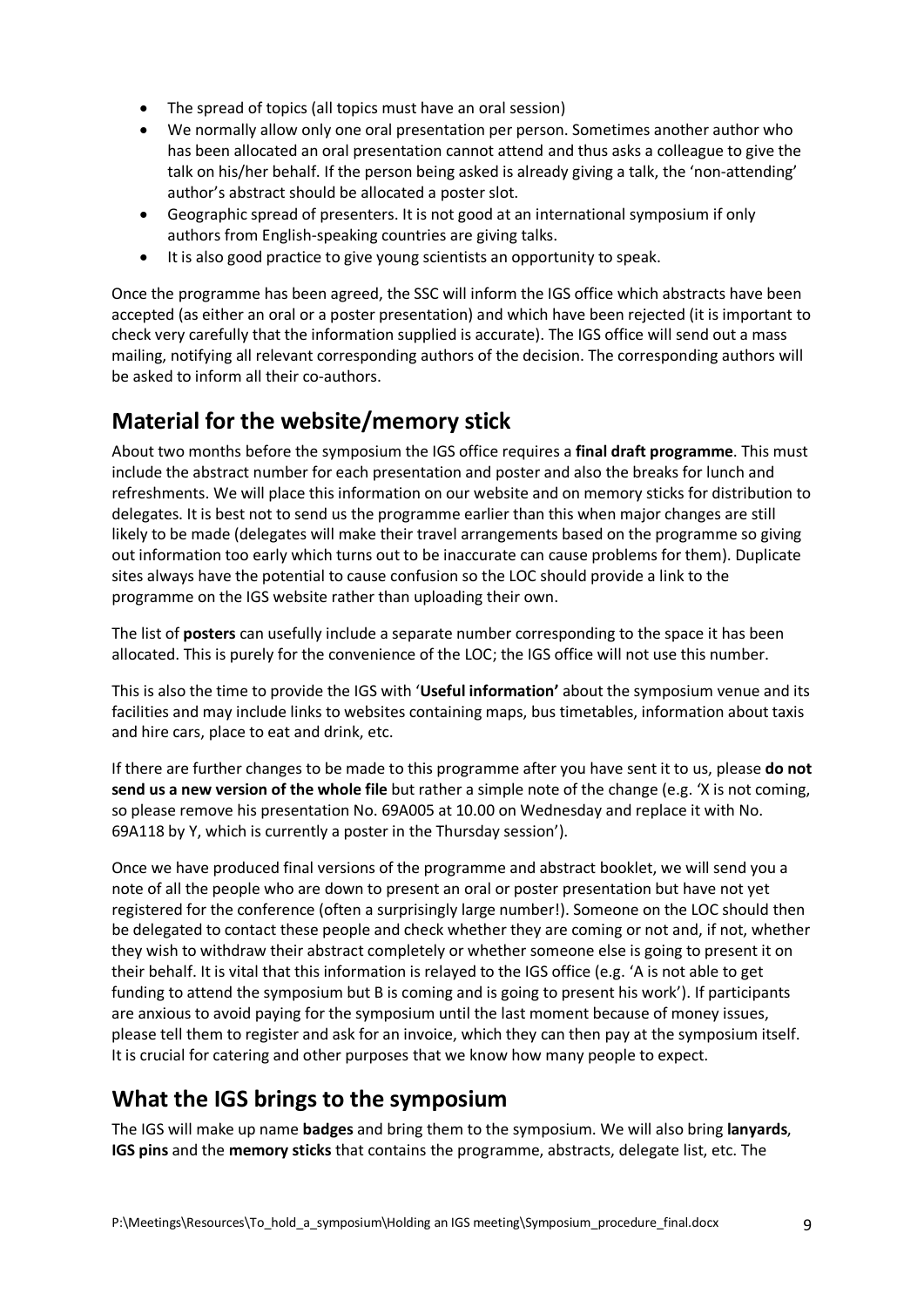memory sticks are made up in the Cambridge office where we have a duplicator. The IGS will also bring **IGS merchandise** (t-shirts, ties, beanies, etc.), which we will sell during the meeting.

## **Support during the symposium**

On the day of the icebreaker, IGS staff will meet with the helpers recruited by the LOC and will provide the memory sticks, name badges, lanyards and any other information to be included in the conference bags. The helpers will make up the bags ahead of the arrival of the delegates. Helpers may also maintain attendance lists to the midweek excursions and generally provide help with local logistics. IGS staff can take outstanding payments (in the form of cash, credit card or bank drafts) and late registrations either on the day of registration, during the icebreaker or during the first few days of the symposium.

Once the symposium has commenced, the IGS staff will require a desk located close to the lecture hall with good internet connection, access to a printer, and space for two members of staff to work comfortably at laptops. Additional space (e.g. a table) will be required to display IGS publications and merchandise. Ideally, the internet access should be via a wired (cat5e) connection or dedicated wifi (i.e. not shared with the delegates). This is because of credit card transactions, which require a reliable connection.

## **Finances**

#### **Registration fees**

The delegates' **registration fee** should cover the costs of the venue including **room bookings, technical support, the icebreaker, morning and afternoon coffees, the banquet and the midweek excursion**. The fee required to cover these events will depend on the local costs and the success of the host in obtaining additional funding from external sources (e.g. the host's university or institute). The LOC, in consultation with the IGS, will need to decide how high the registration fees need to be to cover the symposium's expenses (this will vary depending on various factors including the 'cost of living' in the host country). At this time, the IGS would like to keep the **registration fee in the order of £300–£380 (\$500–\$650) for non-members** (including a year's membership of the IGS).

The IGS office will set up the online registration page and collect the registration fees. Registration will be offered for various categories (e.g. IGS member, non-IGS member, IGS junior/retired, non-IGS junior/retired, accompanying person) and at different rates (e.g. early bird, regular and late registration).

The dates when the increases in the registration rates are implemented will be set out in the second circular but can be adjusted if necessary. Those delegates who do not pay when they register can request an invoice. Ideally, these should be paid prior to the meeting but can be paid on arrival. Unless invoices are requested during the late registration fee period, they will be charged at the full registration fee (i.e. the early-bird rate only applies for those actually paying during the early-bird period).

Note that *all* participants, including those from the organizing institute, need to pay registration fees. Reduced rates will be offered to members of the LOC, SSC and keynote speakers (see **Table 2** for examples of recent fees).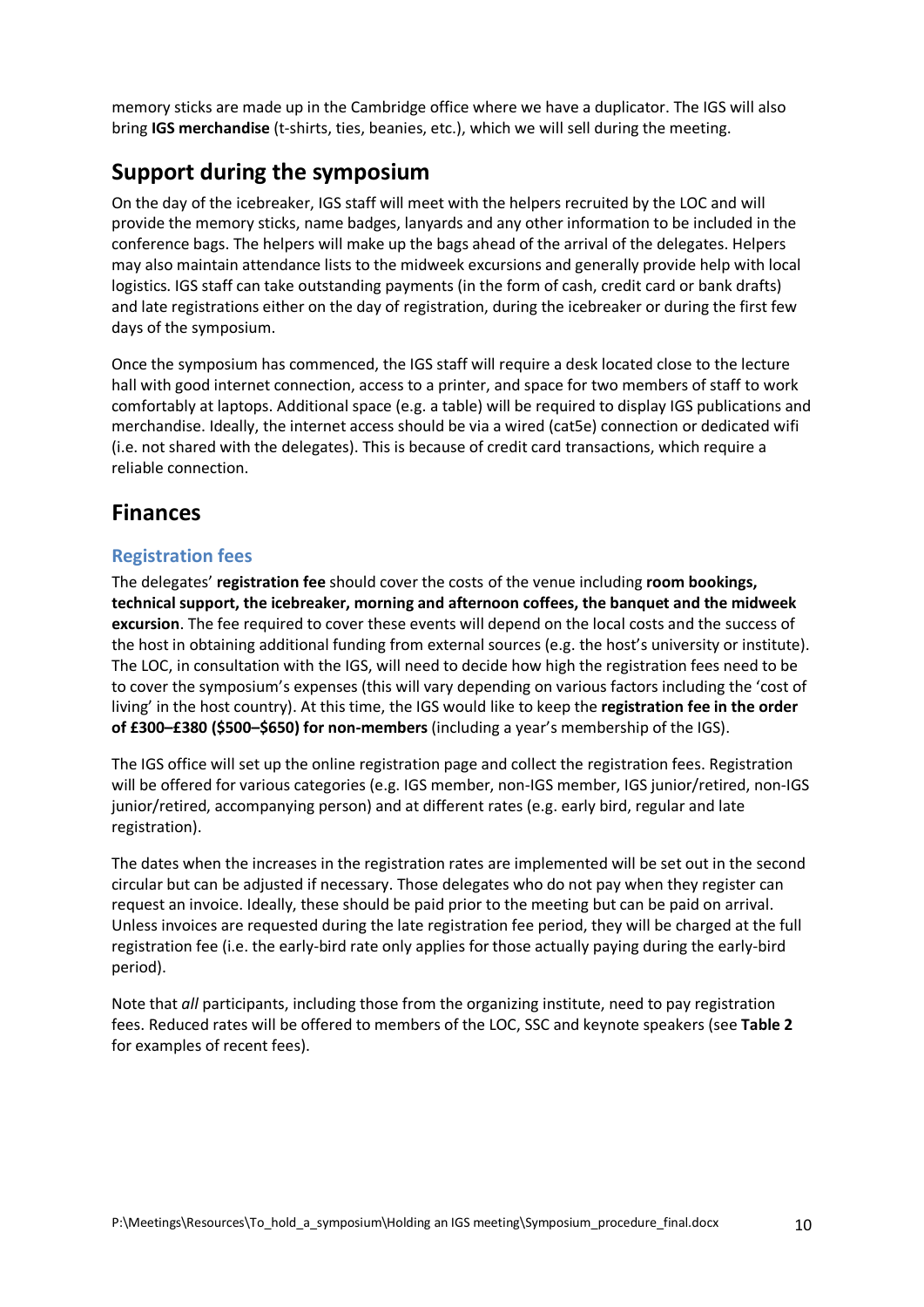|                                     | Cambridge<br>2015<br><b>UK£</b> | San Diego<br>2016<br>US\$** | Wellington<br>2017<br>NZD\$* | <b>Boulder</b><br>2017<br>US\$** |
|-------------------------------------|---------------------------------|-----------------------------|------------------------------|----------------------------------|
| IGS member                          | 415                             | 595                         | 745                          | 625                              |
| Non-member                          | 515                             | 695                         | 845                          | 725                              |
| Student or retired (member)         | 265                             | 375                         | 495                          | 475                              |
| Student or retired (non-member)     | 365                             | 445                         | 595                          | 450                              |
| Accompanying person (18+ years)     | 160                             | 175                         | 300                          | 275                              |
| Accompanying person (7-17<br>years) | 125                             | 95                          | 200                          | 200                              |
| Accompanying person (<6 years)      | free                            | free                        | free                         | free                             |
| After 'Early-bird' registration     | $+30$                           | $+50$                       | $+50$                        | $+50$                            |
| Late registration surcharge         | $+100$                          | $+100$                      | $+100$                       | $+100$                           |
|                                     |                                 |                             |                              |                                  |
| Scientific editor                   | 365                             | IGS-425/non<br>IGS-495      | 455                          | 475                              |
| Chief Editor and Chair of the LOC   | 0                               | 0                           | 100                          | 100                              |

**Table 2.** Examples of recent registration fees (note that the fees are given in different currencies)

 $*1$  NZD = 0.54 UK£,  $**1$  US = 0.74 UK£

The IGS normally posts prices in the local currency, although for technical reasons, payment is collected in £. We anticipate being able to take payment in other currencies in the future.

A defined portion of the registration fee is made available to the host for the local organization (see **Table 3** for details of how the registration fee is split). The IGS portion of the registration fee covers the work that the IGS does in preparation for the symposium and symposium material such as badges, lanyard and IGS pins.

**Table 3.** Division of registration fees between IGS and LOC

| <b>Registration type</b>        | <b>IGS</b>                               | <b>LOC</b>     |
|---------------------------------|------------------------------------------|----------------|
| IGS member                      | Fixed rate (e.g. £130) plus 50% late fee | <b>Balance</b> |
| Non-member                      | Fixed rate (e.g. £130) plus 50% late fee | <b>Balance</b> |
|                                 | plus 50% of the difference between       |                |
|                                 | member and non-member rate               |                |
| Student or retired (member)     | 50% registration fee                     | <b>Balance</b> |
| Student or retired (non-member) | 50% registration fee                     | <b>Balance</b> |
| Accompanying person             | Low fixed rate (e.g. £20)                | Balance        |
| Official/invited speaker        | Fixed rate                               | <b>Balance</b> |
| Scientific Editor               | Fixed rate                               | <b>Balance</b> |

The host is encouraged to seek **additional funding**, for example from the host's university or institute or other suitable (local/regional) organizations. The more funding there is beyond the registration fee the more 'extras' (e.g. student travel grants, lunch subsidies, etc.) can be offered.

Some symposium costs may need to be paid in advance (i.e. before registration fees have been collected). The IGS can be billed directly for this or, alternatively, the LOC may set up a conference account at the host institute for the payment of invoices which can, within set limits, later be billed to the IGS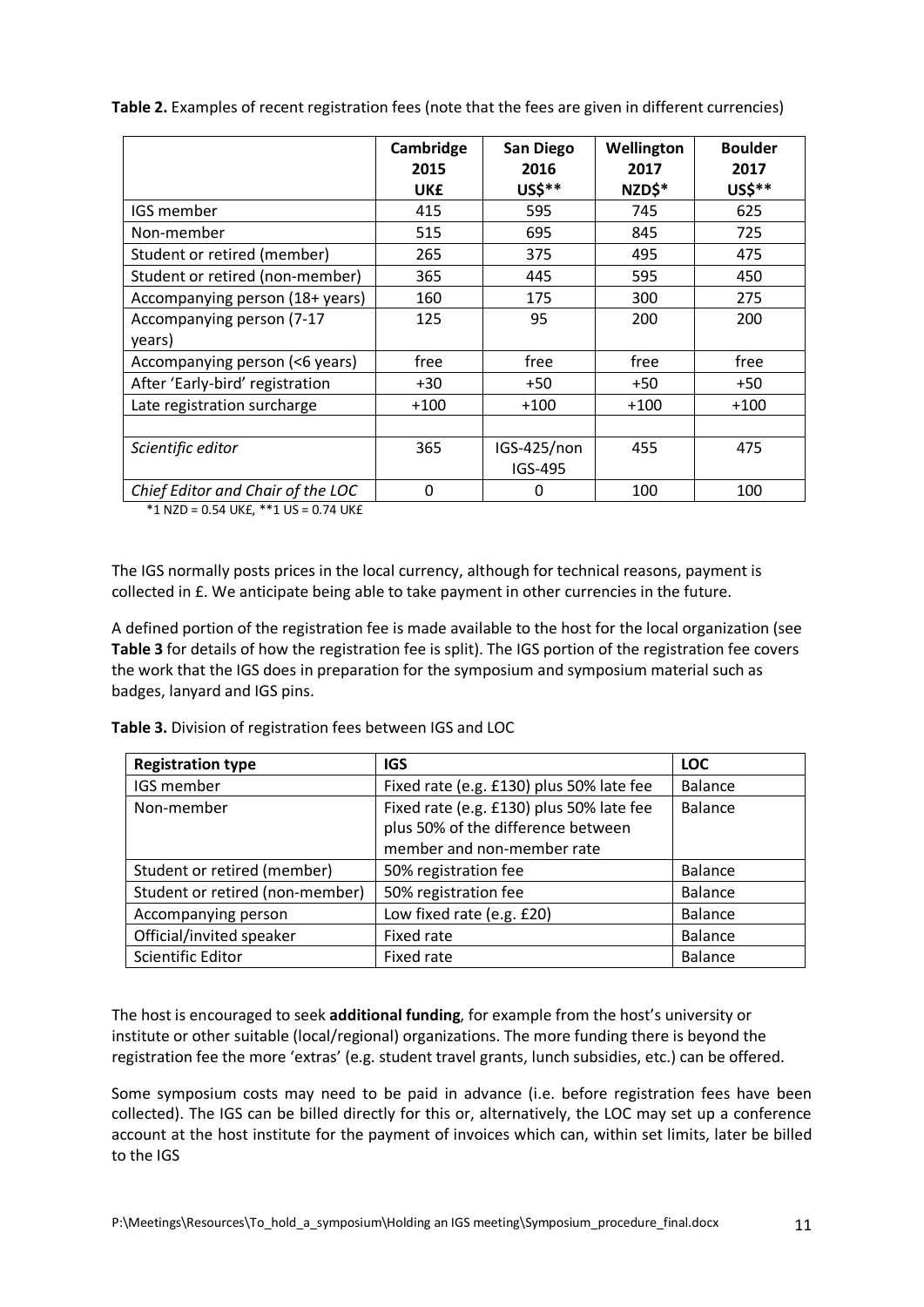#### **IGS accounting after the symposium**

Once all outstanding invoices for registration have been paid, the IGS will prepare a summary of income received and the split between the IGS and the LOC. It may be that some funds will have already been transferred to the LOC in advance to aid cashflow, in which case a balancing payment will be made. The pre-agreed fixed rate per delegate (see **Table 3**) will be adjusted as follows: From the total LOC share will be deducted 50% of any bank charges incurred by the IGS during the registration process and all the bank charges relating to transfers of funds to the LOC. The LOC will also be responsible for the cost of 50% of the memory sticks sourced by the IGS.

## **Young scientists' support**

It is the responsibility of the LOC to organize, if at all possible, some form of financial support for young scientists, although the IGS office will also try to contribute to this. The LOC will organize and co-ordinate an application process. Because there are usually a good number of applicants it is more realistic to provide 'seed' money, which the young scientist can use to raise further funds to cover their travel, accommodation and registration fees, than it is to attempt to fully fund delegates.

## **Annals of Glaciology**

Symposia are usually associated with the publication of an appropriately themed issue of the *Annals of Glaciology*. Technically, the *Annals* and the symposium are independent, which means that a paper presented at the symposium is not automatically included and authors not participating in the symposium can also submit papers to the *Annals*. Authors submit their papers to the *Annals* for peer review in exactly the same way as they do to the *Journal of Glaciology* through the IGS online *Annals* submission system at: [https://mc.manuscriptcentral.com/aog.](https://mc.manuscriptcentral.com/aog) In addition to those from symposium delegates, papers will also be actively solicited through relevant distribution lists (e.g. Cryolist, Climlist)

## **Visas and invitation letters**

For every symposium there will be delegates who require a visa to enter the country where the symposium is being hosted. Visa requirements vary from country to country so it is necessary to include a section on visas in the second circular indicating that delegates will have to check for themselves. If available, it is a good idea to include a link to a hosting country's website for more information (most likely this will be a government site).

To obtain a visa, delegates will need an invitation letter (see the template on page 19). The invitation letter will need to come from the LOC in the hosting country. The invitation must be written on headed paper from the hosting 'institute' and include the passport number of the delegate and full affiliation details.

Requests for the invitation letter will either be sent to the LOC (in the visa section in the second circular we need to mention that requests for visa letters should be sent to a specific contact person in the host country) or to the IGS office. In the latter case the IGS office will reply to the delegate and inform him/her that they need to send the request to the LOC and should include a scan of their passport and their full affiliation details.

For every symposia we receive some 'dubious' requests for invitation letters. Most often, but not exclusively, these come from African countries. Typically the individual will request an invitation letter and at the same time indicate that payment will be made at the registration desk at the start of the symposium. The purpose is to obtain an invitation letter so that the individual can enter the relevant country and then disappear.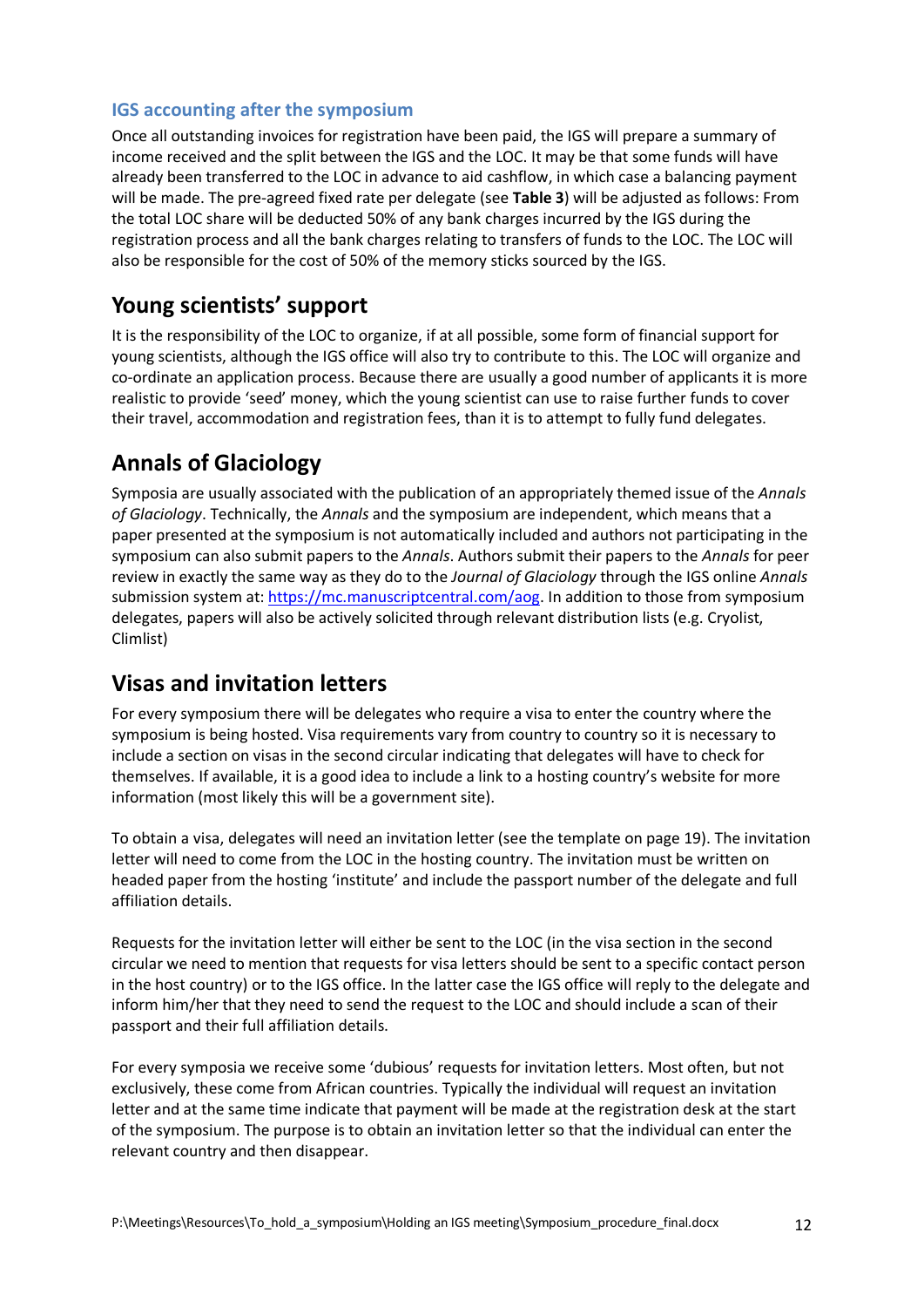Usually these bogus letters are very obvious and should simply be ignored and deleted. However, sometimes repeated requests are made, and the individual may even register and pay the registration fee with a stolen credit card. If there is any doubt about the legitimacy of a request, the letter should be forwarded to the IGS office where it will be dealt with. As glaciology is a fairly small field, most delegates and their institutions will be known either by the LOC or the IGS office. However, it should also be noted that sometimes perfectly legitimate requests will be received from countries where you would not expect to find any glaciologists, so it is important to be careful.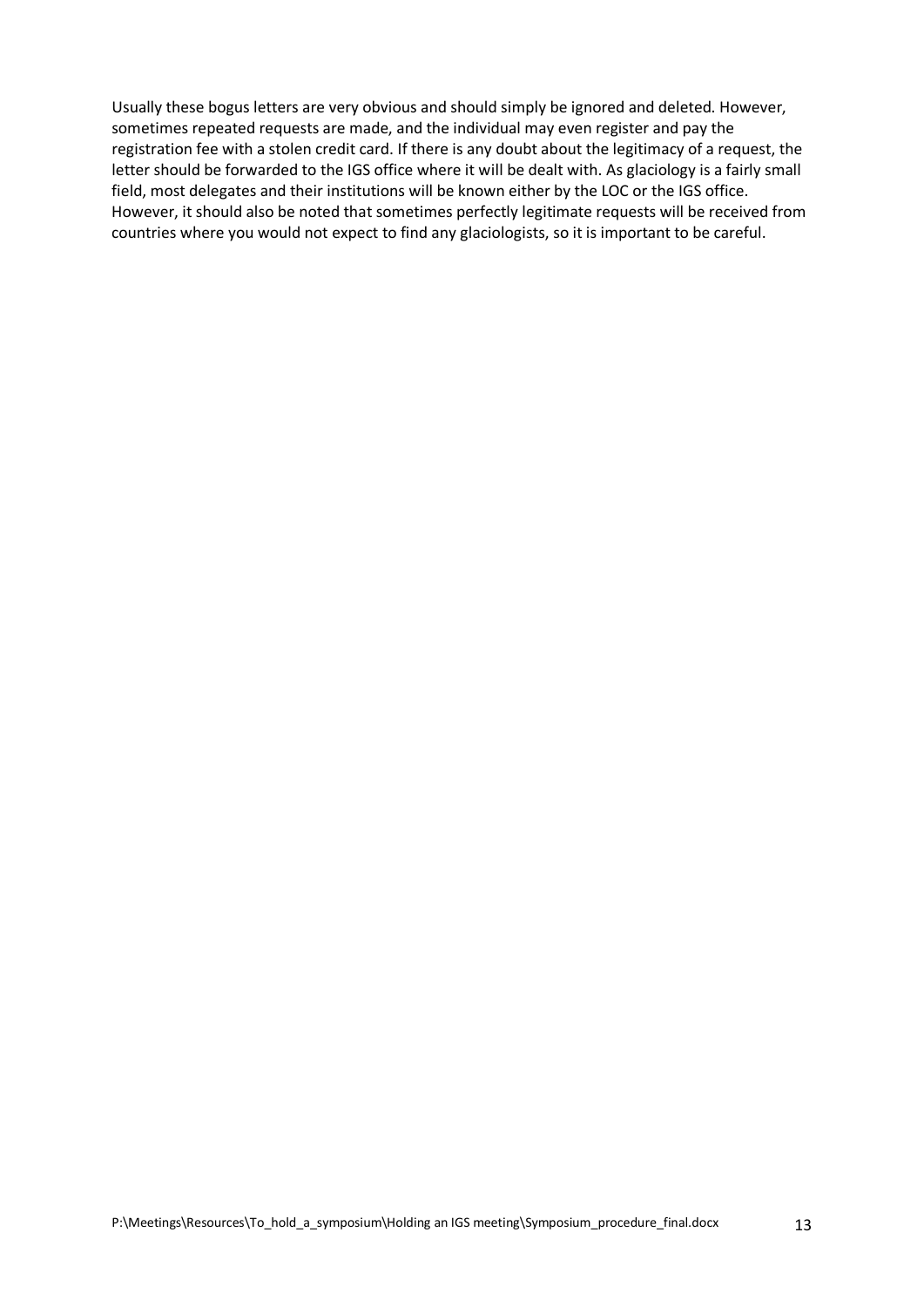## **APPENDICES:**

## **APPENDIX A: Chronological sequence of actions to be taken by the host**

*Given times before meeting are approximate*

#### **1–2 years before meeting**

- Determine exact **meeting dates**
- Find **Chief Editor for** *Annals* and present name to IGS for approval by Council
- Compile text for **first circular** and send to IGS
- Once completed, put pdf of first circular on local website
- Book venue
- Pre-book hotel rooms
- Apply for additional grant money
- Start planning for second circular

#### **6–12 months before meeting**

- Select **date for submission of abstracts** 5–6 months prior to the meeting that does not conflict with national holidays, critical proposal submission deadlines or other IGS meeting deadlines
- Identify other **deadlines** relative to the start date of the symposium, using same criteria as

| above, roughly as follows:             |        |
|----------------------------------------|--------|
| Call for papers                        | $-350$ |
| 2nd Circular                           | $-200$ |
| Opening of online abstract submission  | -160   |
| Abstracts due                          | $-120$ |
| Notification of acceptance             | $-105$ |
| Opening of online registration         | $-105$ |
| Early-bird registration deadline       | $-75$  |
| Deadline for full refund               | -44    |
| Late registration                      | $-28$  |
| Deadline for refund on a sliding scale | -28    |
| Conference starts                      | O      |
| Papers due                             | $+130$ |
| Final revised papers                   | +270   |
|                                        |        |

- Compile text for **second circular** and send to IGS at least 3–4 months before the end of the year prior to the year of the symposium. This timing is vitally important as potential delegates will be budgeting in one year for their travel expenses and symposia attendance in the following year. The IGS will put the PDF of the second circular on the IGS website, but a link should also be put on the local website
- **Local event organization**: plan icebreaker, banquet, midweek excursion; order catering; arrange technical support for presentations; organize transport of participants to events

#### **0–6 months before meeting**

- Compile meeting programme and send to IGS
- Compile relevant information for the memory stick, which will be prepared by IGS
- Line up local helpers
- Adjust programme according to changes/dropout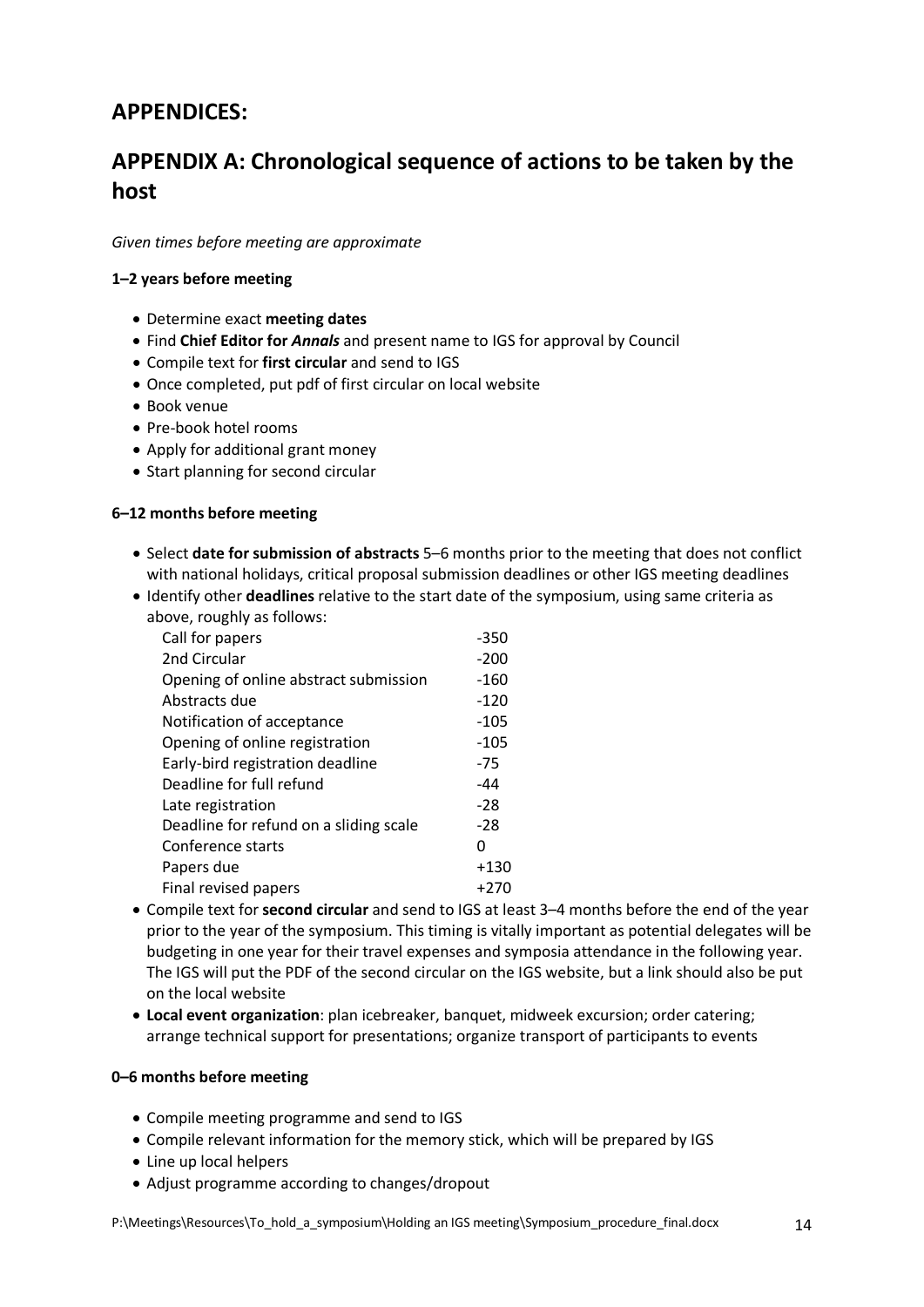## **APPENDIX B: Summary of responsibilities of LOC, IGS and the Chair of the SSC (Annals Chief Editor)**

#### *What the Local Organizing Committee (LOC) needs to do (roughly in chronological order of events):*

- Design a **logo** for the conference (features on circulars and related material) and send to IGS
- Send text for first and second **circular** to IGS
- Organize/book **venue** for the oral and poster presentations
- Organize **icebreaker** on evening before symposium
- Organize **banquet** dinner, usually on the second to last evening
- Organize **midweek excursion**, usually on the third day's afternoon
- Organize morning and afternoon **coffees/tea** and possibly lunches if there are no convenient food outlets for that purpose at or near the venue
- Host and continuously update a local symposium **webpage** including a link to the interactive programme on the IGS website
- Explore **accommodation** options and pre-book symposium hotels
- Organize **transport** between venue, housing and social events, if necessary
- Send personalized **invitation letters for visa purposes** to participants who request such letters
- Organize the **venue**: projecting facilities, technical support, poster boards, cordless microphones, desk for IGS staff with printer and enough space for IGS merchandise
- Organize **room** for council meeting, if necessary, and **room(s)** for possible delegate breakaway meetings
- Make sure adequate **wireless internet connection** is available at the venue; possibly also organize a few computers to be available for participants without laptops
- Organize **location for on-site registration** and possibly assist with volunteers to make registration efficient
- Contact **people** whose abstracts have been submitted but **who have not registered** by the preregistration deadline and report to IGS (along with any withdrawals of which you have been informed)
- Make the **schedule for oral/poster presentations** (in collaboration with the Chair of the SSC) and send to IGS
- Send '**useful information'** (e.g. maps, location of restaurants, etc.) to IGS for inclusion on memory stick
- Organize **local helpers** (e.g. for registration, running around with microphones after talks ...)

#### *Optional tasks that the LOC may take on***:**

- Select **invited speakers** for keynote talks in collaboration with the SSC (highly recommended)
- Organize and lead **pre/post-excursions**
- Make pre-/post-symposium or midweek **excursion guides**
- Apply for **external funding** for 'extras', i.e. travel grants, etc. (highly recommended)
- Organize **lunches** for all participants especially if lunch opportunities are limited (usually needs additional external funding)
- Prepare hardcopy **hand-outs** with scientific programme, local information, maps, etc.
- Prepare '**give-aways**' for participants (e.g. pens, mugs, bags, etc.) don't go overboard on this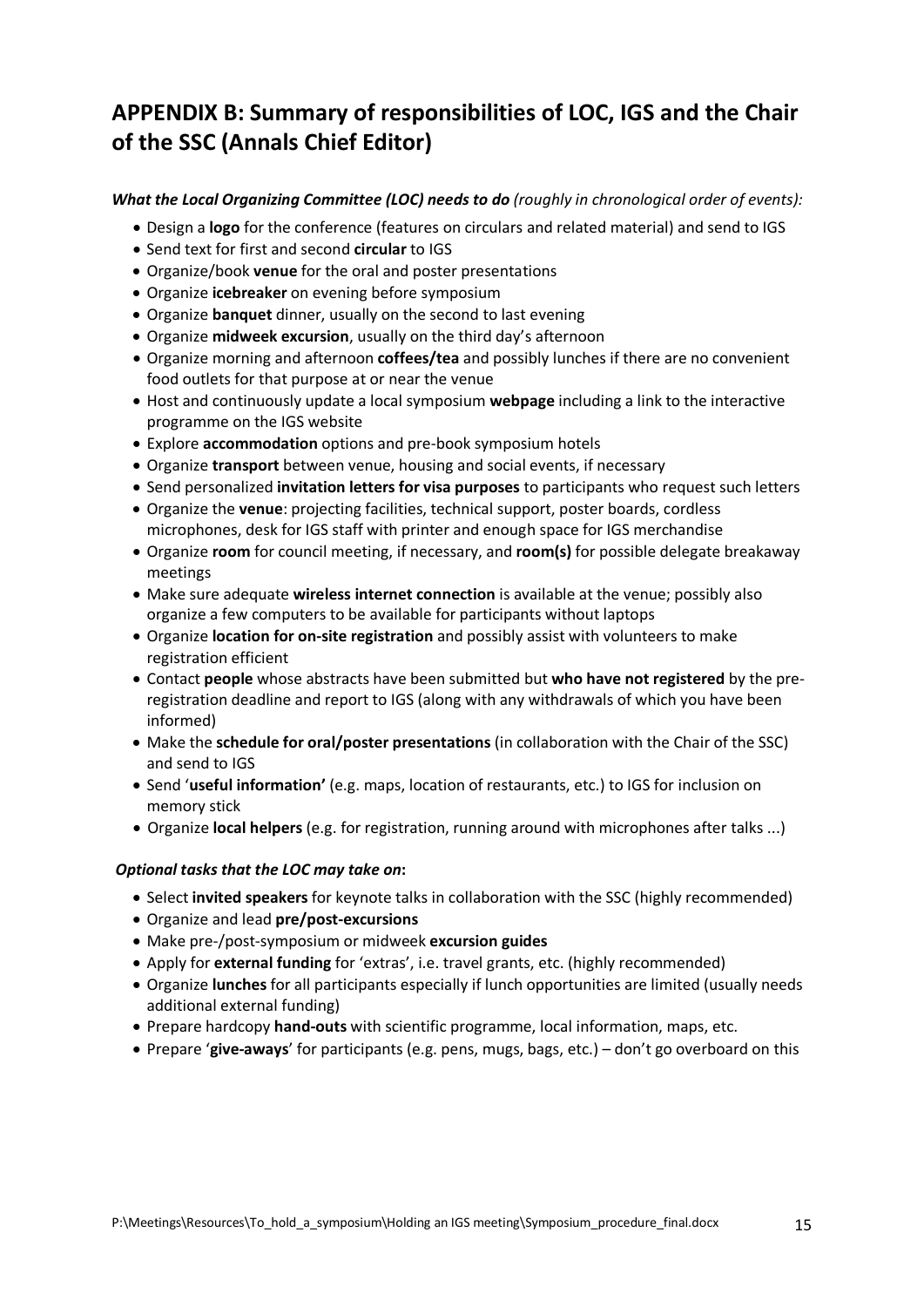#### *What the IGS office will do*

- Format and print **first and second circulars**, distribute them, and publish text in ICE, distribute second circular to organizations/journals that publish calendars
- **Announce** the symposium, and later registration and abstract submission deadlines via Cryolist, Facebook, Twitter, etc.
- **Post reminders of important deadlines (abstract submission, registration) on Cryolist**
- Set up online **abstract** submission system; one week after deadline, import all **abstracts** received into the IGS database; export all **abstracts** along with title, author names and corresponding author name and e-mail address to a pdf file, which is sent to the Chief Editor
- Inform each corresponding author which abstracts, by paper number, author(s) and title, have been accepted or rejected for either a poster or oral presentation
- Organize **online registration** (through a homepage hosted at IGS) and collect the registration fee
- Set up the system for **online submission of the** *Annals* **papers**
- Make the **name badges** and bring them to the venue
- Prepare **memory sticks** (and lanyards) for each participant including the programme and any other relevant information, and distribute them at registration
- Set up an **interactive programme** on the IGS website that includes links between abstract numbers, abstract titles, authors and abstracts
- Pay incoming symposium-related **invoices** if host has them sent to the IGS directly

#### *What the Chair of the Scientific Steering Committee (SSC) (usually also the Chief Editor (CE) for the Annals) will do*

#### **1. Editorial work related to the Annals**

- Prepare slate of **Scientific Editors (SEs) for the Editorial Board** and confirm with candidate(s) that they are willing to take on the task; submit list of SEs for the Editorial Board to IGS for approval by the Council (roughly 6–12 months before meeting)
- Divide up the titles of prospective papers between members of the Editorial Board and send the relevant abstracts to the SEs, providing full contact details for each abstract (within a few weeks of abstract submission)
- Ask each SE to line up two **referees** who have agreed, in advance, to this task
- Organize and oversee the entire **review process**

#### **2. Handling of abstracts for symposium**

- Scan all abstracts, decide on acceptance, allocate oral or poster presentation and pass this information to IGS and host
- The CE may accept or reject abstracts on his/her own authority or may choose to consult with members of the Editorial Board
- The CE allocates each abstract to either an oral or poster presentation based on the number of slots expected to be available
- The CE should return the list of accepted and rejected abstracts to the IGS as soon as possible, but in any event no later than 2 weeks before the notification deadline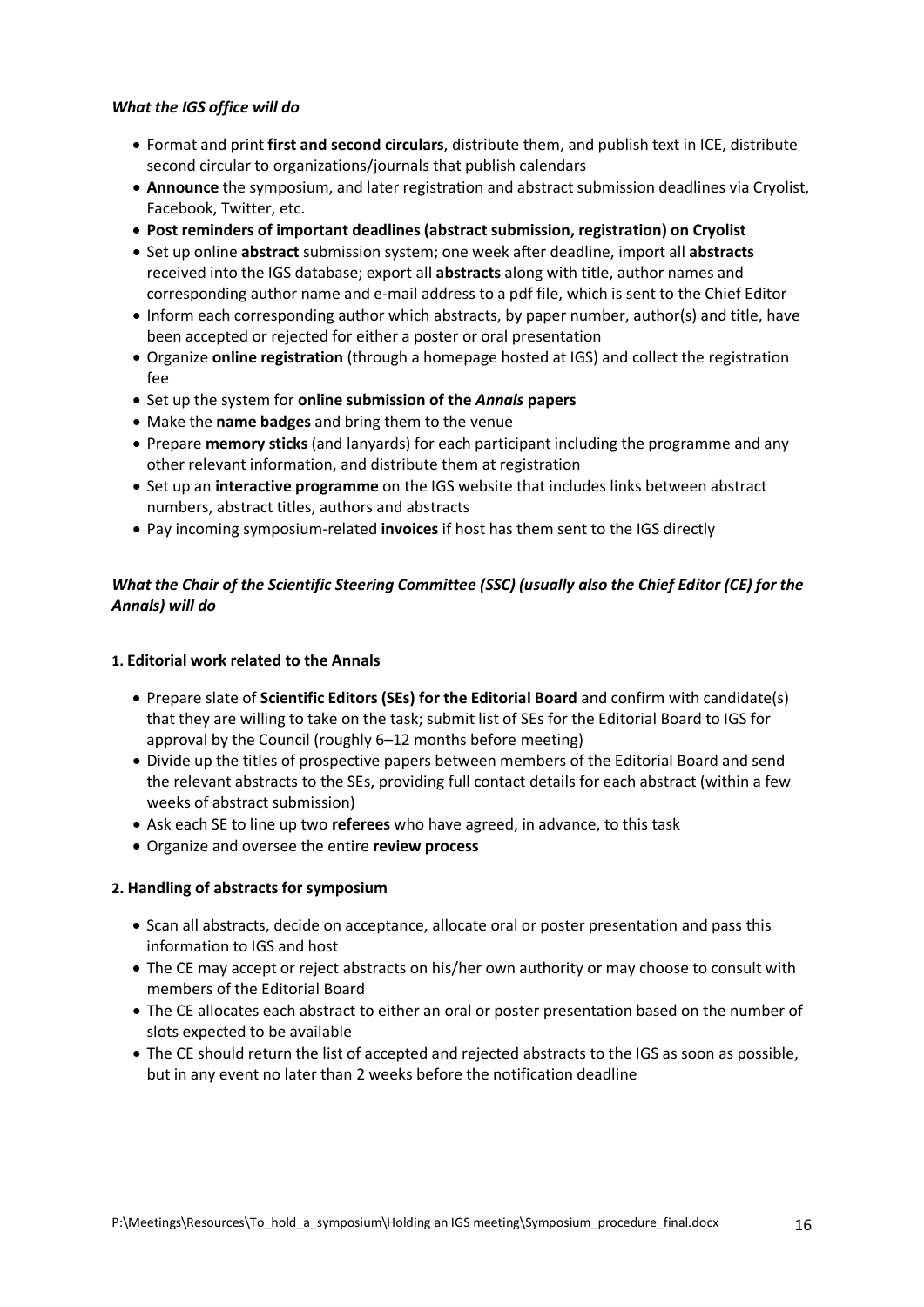## **APPENDIX C: Abstract submission and acceptance in more detail**

The IGS office stores all the abstract submissions on its own proprietary system. Details of abstracts, authors, type of presentation assigned, whether or not the authors intend to submit a paper to the Annals, etc. are stored on a series of Excel spreadsheets. We also create a preliminary abstract booklet as a PDF, listing all the abstracts and other relevant information. This booklet is not copy edited so may contain mistakes, duplicates and inconsistencies, but it is used to review submitted abstracts and make a decision on whether to accept or reject them.

#### **EXAMPLE OF AN ABSTRACT ENTRY:**

**69A708. Developing algorithms to detect and quantify sea-ice melt** Stefanie Arndt, Marcel Nicolaus, Wolfgang Dierking, Mario Hoppmann, Sandra Schwegmann Presentation type requested: Poster Presenting author: Arndt Paper to be submitted?: No First author affiliation: Alfred-Wegener-Institut Helmholtz-Zentrum für Polar- und Meeresforschung Correspondence: stefanie.arndt@awi.de Topic 1: A new regime for sea-ice growth and decay? Topic 2: Snow on sea ice The mass and energy balance of sea ice are strongly connected through the transfer of solar (short-wave) radiation from the atmosphere through snow … etc.

Once the abstract submission has closed (often the deadline has to be extended), the IGS office will download a .csv file which is converted to an Excel workbook. We then add several worksheets to the workbook. The original file is left untouched but we create a sheet called '*Edited'*, which is a copy of the original and is where we do all our editing (e.g. delete abstracts that have been withdrawn, delete duplicate submissions, etc.). We add a new column to the '*Edited'* worksheet next to the original column where authors have indicated their presentation preference (oral, poster or either). This new column is called '*Presentation assigned'* and is where those responsible for establishing the programme of posters and presentations will enter their decision.

Other worksheets created are:

- Orals
- Posters
- Either
- Corresponding corresponding author
- Presenting presenting author
- Papers a list of abstracts where authors have indicated they intend to submit a paper
- Not attending papers only
- Topics topics are grouped together
- Then several sheets, each with the individual topic

Once IGS has created this workbook, we send it to the LOC. It is of **vital** importance that the LOC keeps a copy of this sheet and enters the presentation assignment in exactly the correct column and DOES NOT in any way adjust the sheets as this cause problems for us later in the process. A copy of this edited document will be sent back to the IGS office and used to notify authors of acceptance/rejection and what type of presentation has been assigned. The LOC may copy the workbook to use for its own purposes, but the information returned to the IGS must be added to the original Excel workbook, with the original column and row formatting intact. Any modification can cause lines to shift and cause the incorrect information to be sent out during the automatic mailing process.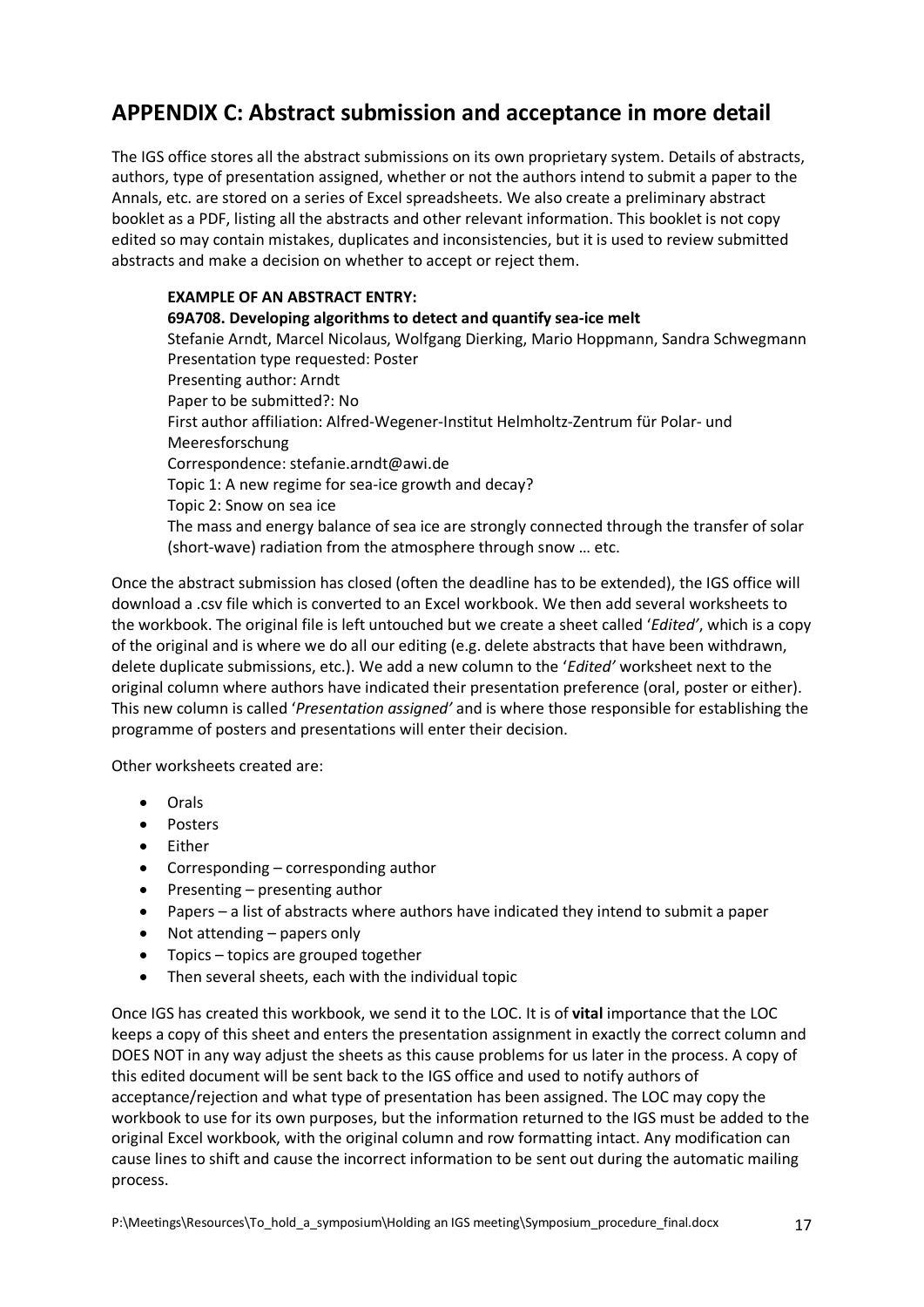The IGS office will then do a mass mailing (using mail-merge or similar), notifying all relevant corresponding authors that their abstract has been accepted and what type of presentation they have been allocated.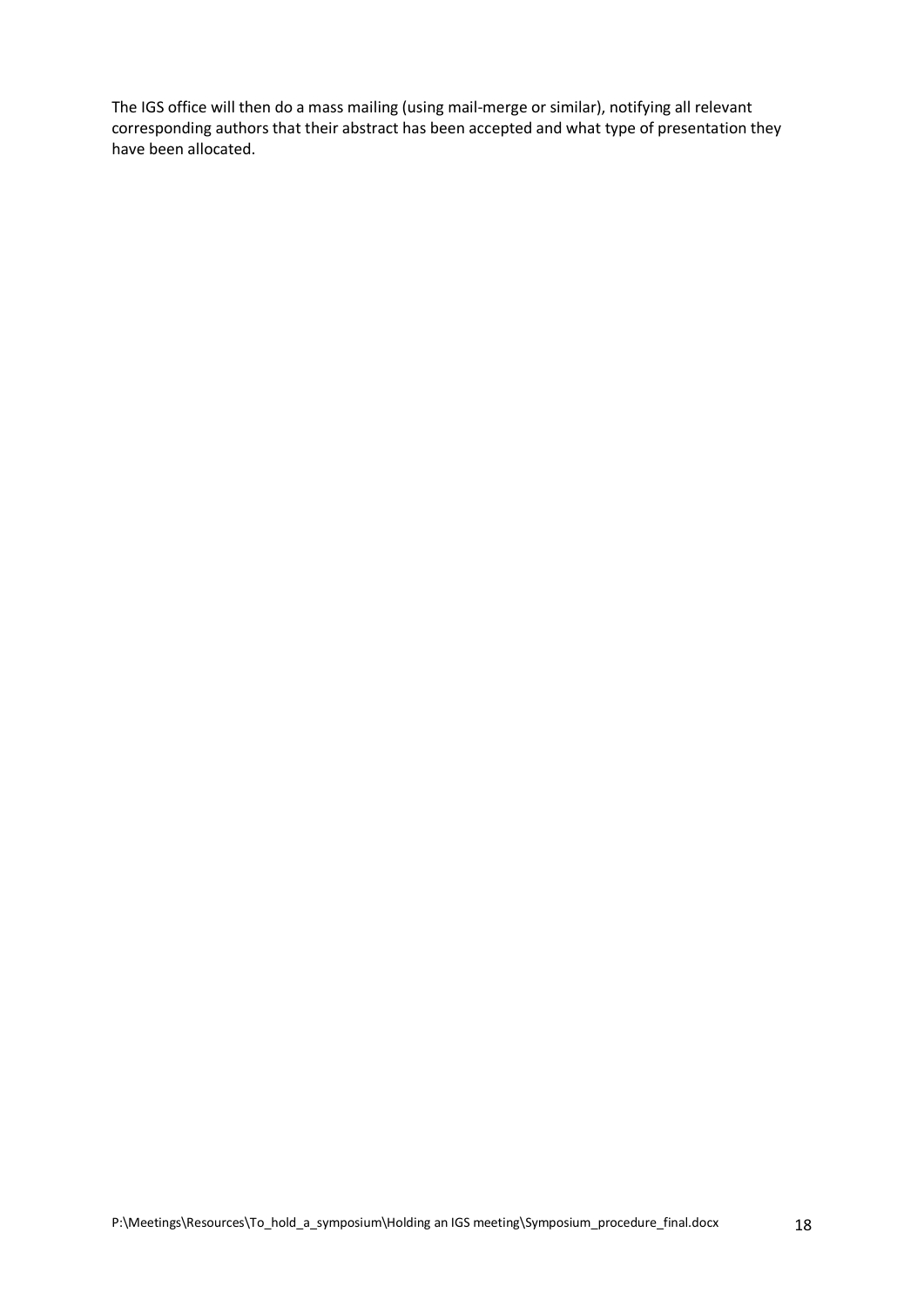## **APPENDIX D: Statistics from previous symposia**

A major challenge in the organization and budgeting is the lack of a priori knowledge of the number of participants, the partitioning in participant categories and how numbers evolve with time. To provide some guidance, relevant statistics from previous meetings are summarized in Table 4.

|                                   | Cambridge<br>2015 | San Diego<br>2016 | Wellington<br>2017 | <b>Boulder</b><br>2017 |
|-----------------------------------|-------------------|-------------------|--------------------|------------------------|
| <b>ABSTRACTS</b>                  |                   |                   |                    |                        |
| submitted                         | 190               | 168               | 295                | 163                    |
| withdrawn                         | 10                | 20                | 66                 | 5                      |
| <b>PARTICIPANTS</b>               |                   |                   |                    |                        |
| <b>Total number</b>               | 201               | 159               | 227                | 158                    |
| Number of delegates as a          | 106%              | 95%               | 77%                | 97%                    |
| percentage of submitted abstracts |                   |                   |                    |                        |
| regular members                   | 98 (33%)          | 55 (35%)          | 53 (23%)           | 54 (34%)               |
| non-members                       | 34 (28%)          | 32 (20%)          | 74 (33%)           | 54 (34%)               |
| Students - total (IGS             | 54 (37/17)        | 68 (42/26)        | 72 (30/42          | 49 (28/21)             |
| members/non-IGS members)          | (35%)             | (43%)             | (32%)              | (31%)                  |
| Local organising committee        | 7                 | 2                 | 15                 | 1                      |
| Accompanying persons              | 8(4%)             | 2(1%)             | 13 (6%)            | 0                      |
| <b>ANNALS</b>                     |                   |                   |                    |                        |
| people indicating they would      | 38                | 32                | 67                 | 52                     |
| submit a paper                    |                   |                   |                    |                        |
| actual submissions                | 17 (45%)          | 18 (56%)          | 43 (64%)           | 30 (58%)               |
| papers accepted - ?+pending?      | 14 (37%)          | 10 (31%)*         | 19 (25%)           | <b>NA</b>              |

**Table 4.** Relevant statistics from selected previous IGS symposia

\*an additional 3 papers were brought in from the Journal of Glaciology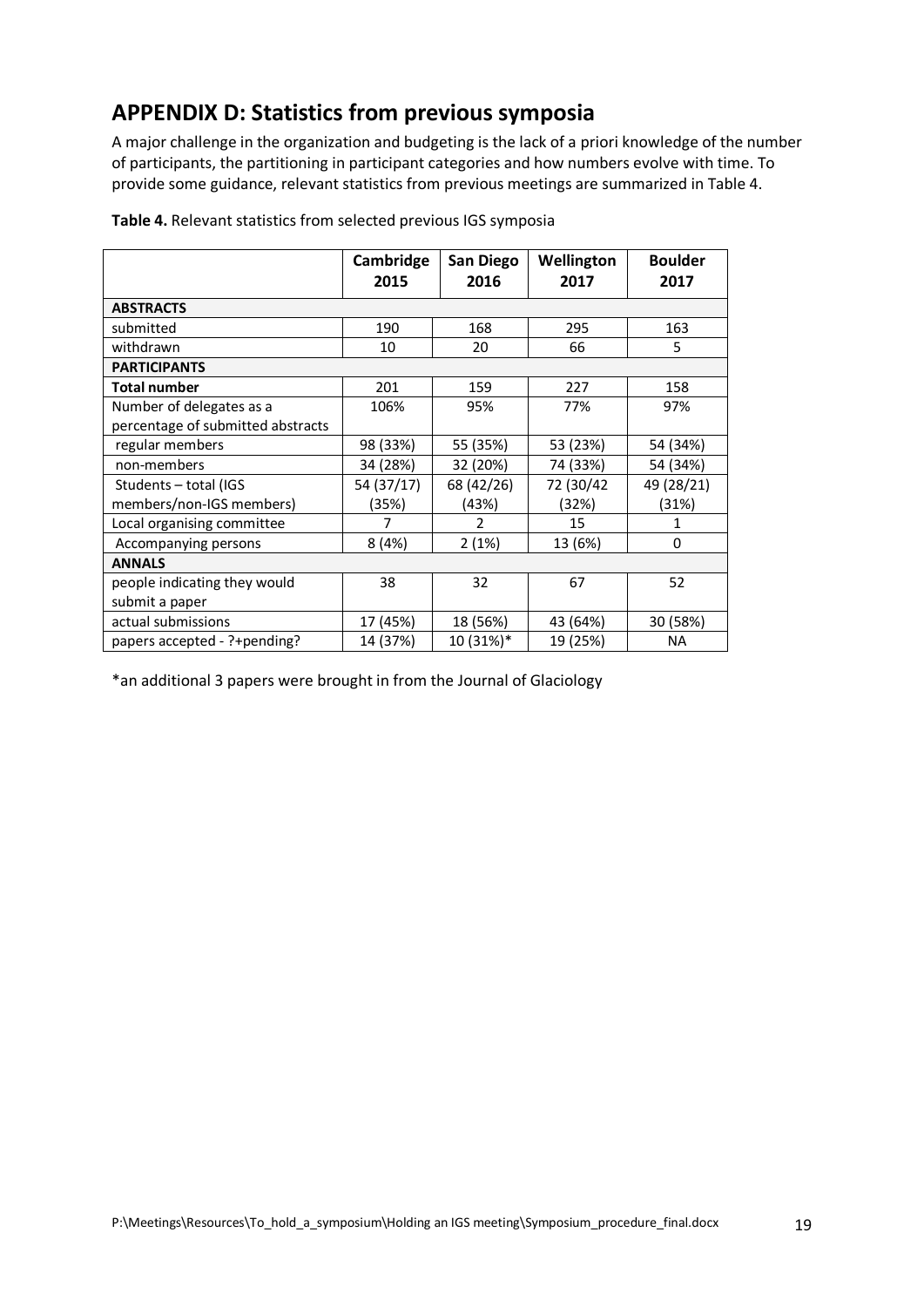## **Template for letter of invitation for visa purposes**

Update the text in red with the relevant information and print on headed paper

<insert recipient's address>

<insert date>

Dear <insert recipient's name>

## **Letter of invitation**

#### **International Symposium on <insert symposium title>**

Nationality: <insert details> Passport number: <insert details>

On behalf of the Local Organizing Committee for the International Glaciological Society (IGS) <insert year>, it is a great pleasure to invite you to attend the IGS Symposium due to be held <insert date and venue of symposium>*.*

I am certain that your participation will contribute greatly to the symposium and provide an opportunity to discuss a wider scientific programme, which will include introductory talks from other distinguished guests.

Once again thank you for your support. I look forward to meeting you in <insert location>.

Yours sincerely

On behalf of the Local Organizing Committee <insert your name and address>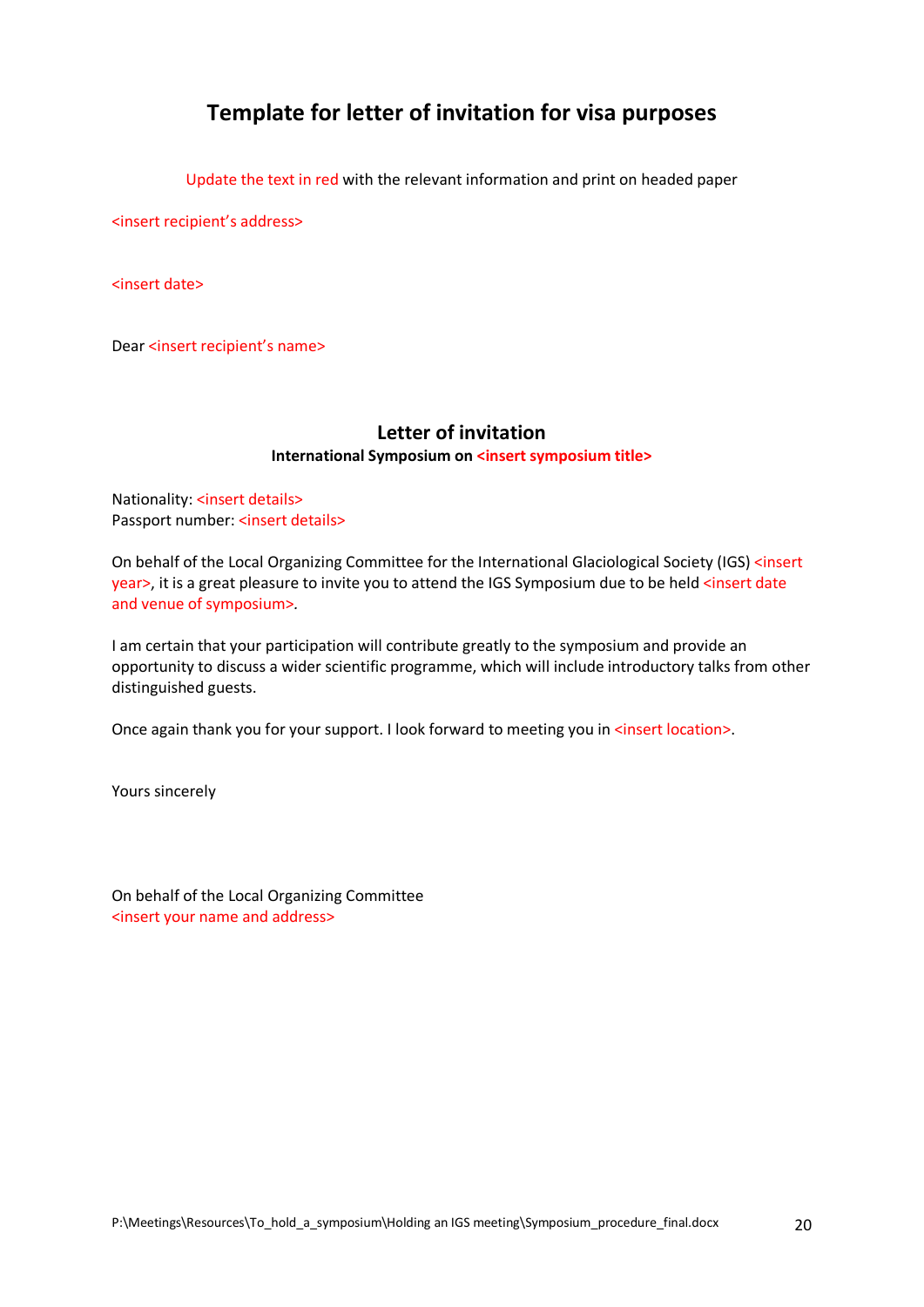## **Example of first circular**

Double click on the image below to open a pdf of the Buffalo 2018 first circular:



INTERNATIONAL GLACIOLOGICAL SOCIETY

International Symposium on

Timescales, Processes and Glacier Dynamics



Hotel Lafayette Buffalo, New York, USA 3-8 June 2018

Co-sponsored by: @ National Aeronautics and Space Administration (NASA) @ US National Science Foundation (NSF) Center for Geohazards, University at Buffalo Department of Geology, University at Buffalo

> **FIRST CIRCULAR** July 2017 http://www.igsoc.org/symposia/2018/buffalo